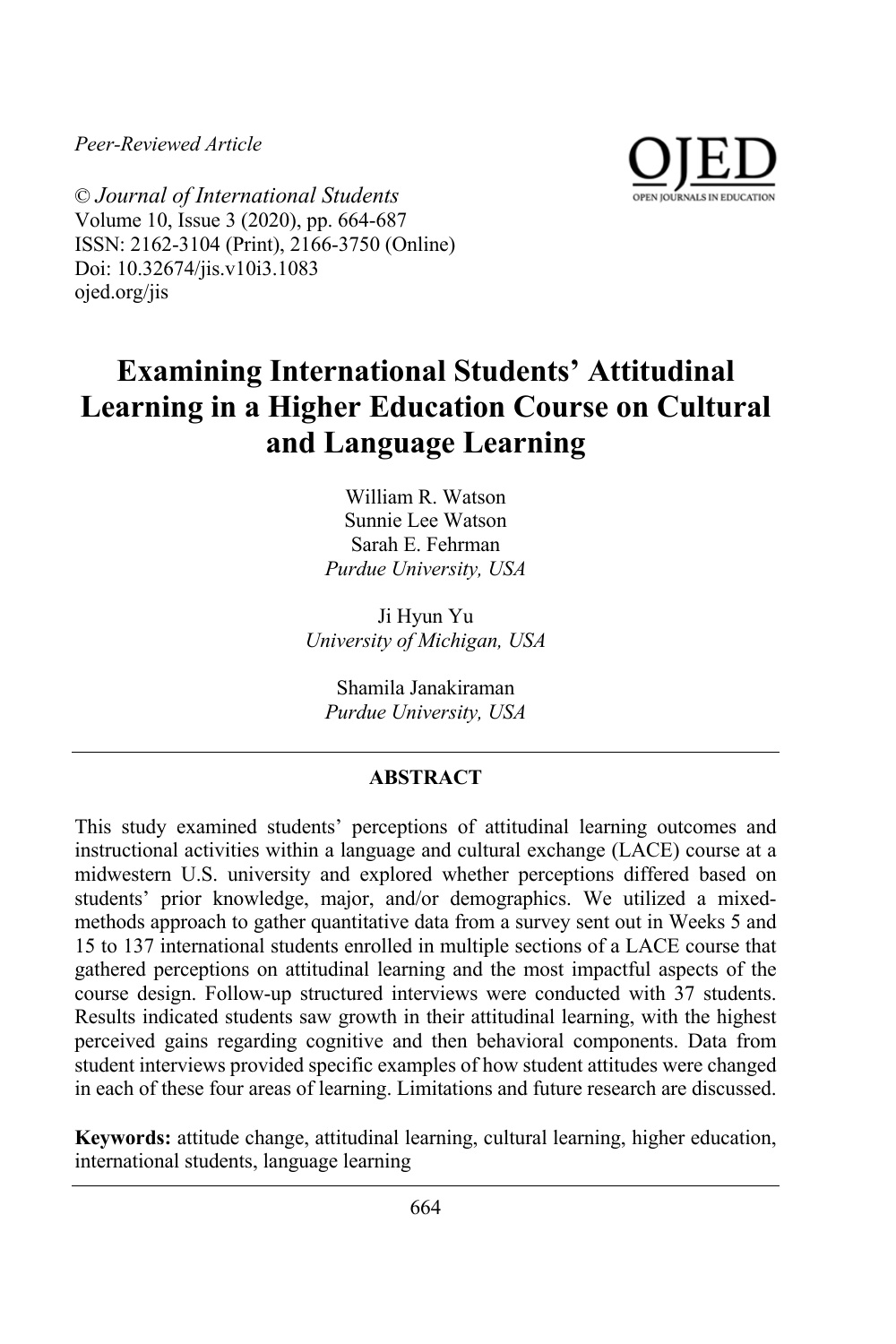Language and cultural exchange (LACE; Allen & Fehrman, 2018) courses utilize an English as a Second Language (ESL) curriculum that balances language and culture by focusing on language-mediated intercultural activities to develop "several types of expertise, including complex understanding of cultural differences (cognitive dimension), capacity to accept and not feel threatened by cultural differences (intrapersonal dimension), and capacity to function interdependently with diverse others" (King & Baxter Magolda, 2005, p. 574). The LACE curriculum goes beyond traditional ESL curriculum by helping students work toward language fluency and sociocultural adjustment in an American academic context using a variety of methods, including field trips, active learning, storytelling, reflection, forming relationships with other students from diverse backgrounds, and participating in mentoring with LACE instructors (Allen & Fehrman, 2018). LACE courses focus primarily on undergraduate international students, who report higher levels of stress and depression than graduate international students (Li et al., 2013). This study explores how well a LACE course was able to facilitate this kind of sociocultural adjustment, defined as "the ability to 'fit in,' to acquire culturally appropriate skills, and to negotiate interactive aspects of the host environment" (Brunsting et al., 2018, p. 23) for first-year international students by promoting positive attitude change.

International students must navigate many invisible barriers and unspoken expectations, but they often don't recognize these barriers before crashing into them, so LACE courses prioritize affective and behavioral skills and the cultural and contextual knowledge needed to navigate the variety ofsocial and academic situations they will encounter as international students. This kind of development is characterized by seeing different cultural perspectives and engaging with ideas and people different from the student's own cultural/linguistic background (Noddings, 2005, 2010; Rifkin, 2009). Students also participate in intergroup dialog to build relationships with people from other groups and explore similarities and differences across cultures (Nagda & Gurin, 2007).

The purpose of this study was to examine LACE students' perceptions of attitudinal learning outcomes and instructional activities within the course. In addition, we explored whether students' perceptions of attitudinal learning differ based on their prior knowledge, major, and/or demographics.

## **LITERATURE REVIEW**

As the numbers of international undergraduate students enrolled in American universities have increased, researchers have turned their attention to the unique needs of this student population and what factors predict or account for successful sociocultural adjustment. There are four broad themes that have emerged across the literature: English proficiency, intercultural competence, social support, and faculty relationships.

## **English Proficiency**

The great majority of researchers identify English proficiency as a key factor in sociocultural adjustment to the American academic context. Specific areas such as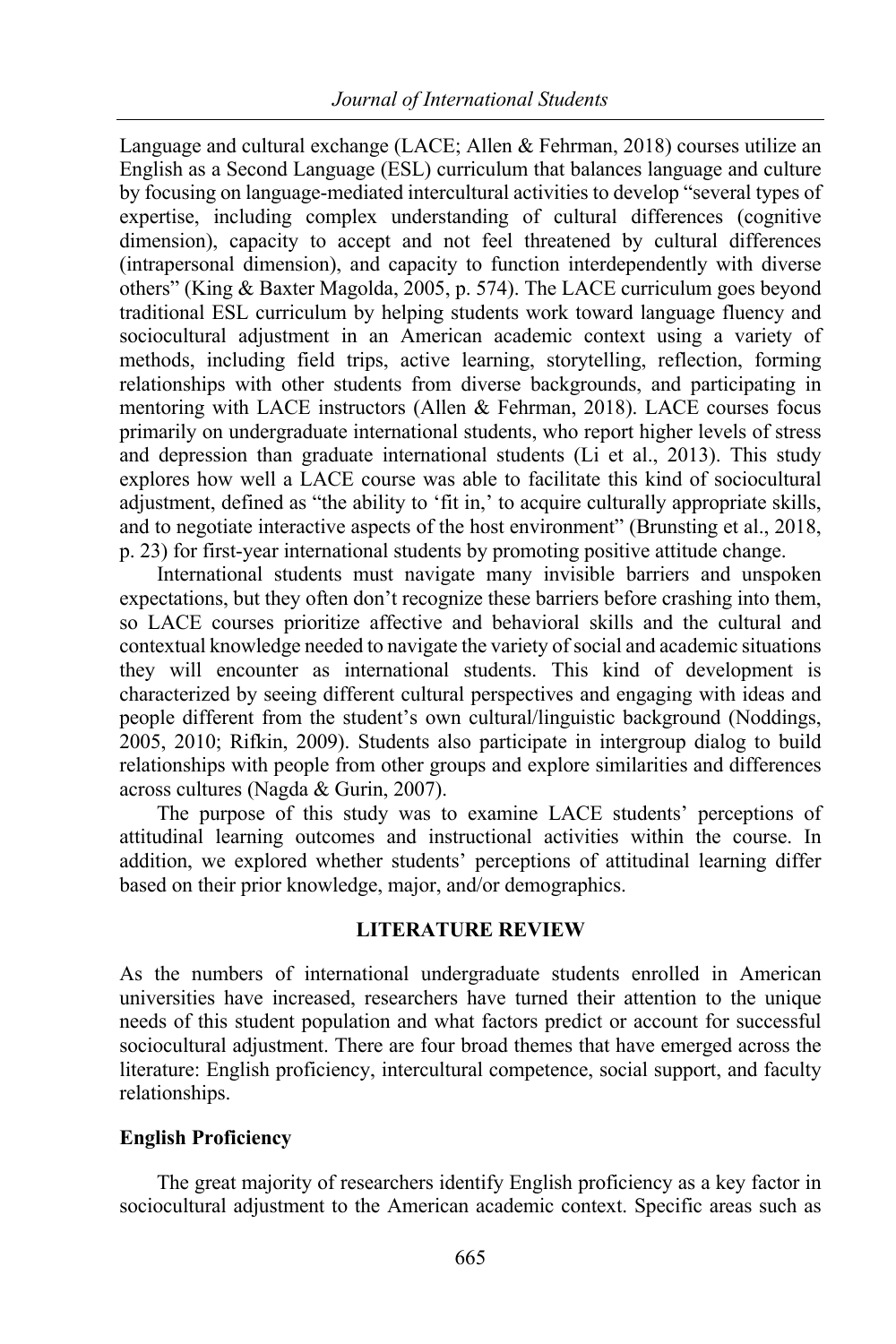lecture comprehension (Andrade, 2010; Andrade & Evans, 2009) or academic vocabulary (Andrade et al., 2014) were identified, as well as general English language proficiency (Brunsting et al., 2018; Han et al., 2017; Zhang & Goodson, 2011). These researchers all found that increased levels of English proficiency negatively predicted acculturative stress. Only one researcher, Bai (2016), concluded that English was not a significant predictor of acculturative stress. In addition to greater sociocultural adjustment, increased English proficiency has been linked to higher grade point averages (Martirosyan et al., 2015), lower levels of depression (Smiljanic, 2017), and greater integration and community with domestic students and faculty members (Trice, 2007). Furthermore, students with lower levels of English are less likely to seek out help when they need it (Li et al., 2016).

#### **Intercultural Competence**

A second compelling predictor of successful sociocultural adjustment is increased intercultural competence. There is a consensus that intercultural competence is essential, but less consensus about what, why, or how intercultural competence influences international students (Deardorff, 2015). Researchers have identified a number of ways to measure and address the culture component, including levels of homesickness (Andrade et al., 2014), acculturation (Zhang & Goodson, 2011), cultural intelligence (Mesidor & Sly, 2016), acculturation strategies (Brunsting et al., 2018), and cultural assimilation (Li et al., 2013). Several studies, including those of Li et al. (2013) and Brunsting et al. (2018), identified the cultural component as the strongest predictor of sociocultural adjustment and overall wellbeing. Increased intercultural competence can lead to better academic performance (Young & Schartner, 2014). Glass (2012) recommended courses focused on intercultural conversations and including cultural activities outside the classroom. These kinds of cross-cultural interactions lead to increased cross-cultural awareness and complexity of thought (Engberg  $&$  Mayhew, 2007), which are essential components for future social and academic success (Korobova & Starobin, 2015; Lowinger et al., 2016). Engaging with students and ideas from different cultural backgrounds, even in informal interactions (Pike & Kuh, 2006), leads to an increase in students' awareness of their own culture and values, greater comfort when interacting with a wide variety of people (Glass, 2012), and fitting into the campus culture (Kovtun, 2011).

## **Social Support**

Having a strong social support system is another predictor for sociocultural adjustment. Zhang and Goodson (2011) reviewed the literature and concluded that social support was one of a few factors most essential for international students to develop a sense of belonging in the United States. Mesidor and Sly's (2016) later review concurred. Van Horne et al. (2018) reported that international students felt less of a sense of belonging than their domestic peers and that social interaction was a significant predictor of belonging. It is important for international students to socialize with other international students, and students experience greater social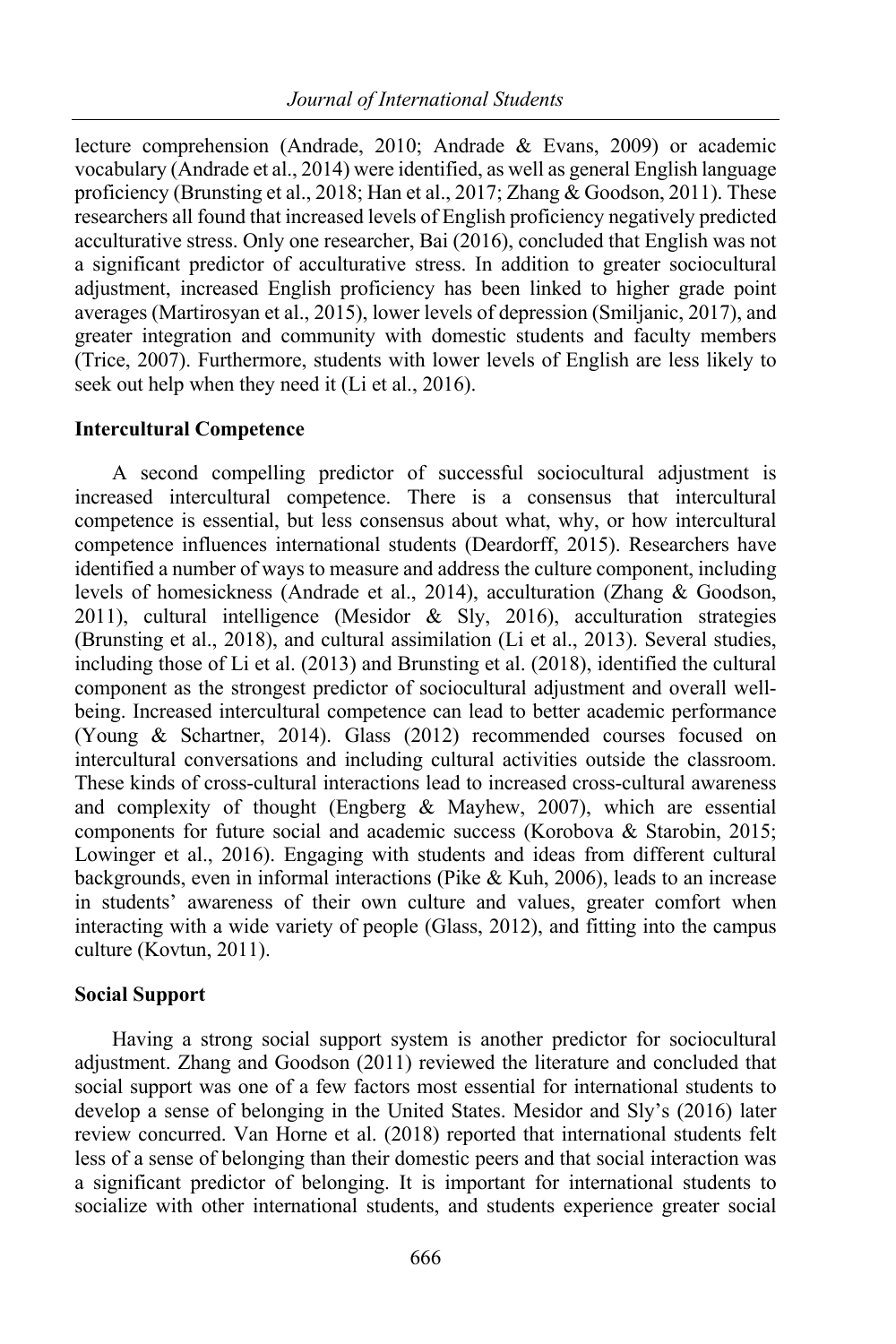support when they are friends with other international students instead of exclusively with American students (Chavajay, 2013; Poyrazli et al., 2004). Other benefits to social support include diminishing feelings of depression and perceived discrimination (Jung et al., 2007)), higher levels of participation in extracurricular activities (Gómez et al., 2014), and lowered stress levels among international students (Baba & Hosoda, 2014). Friendship, social support, social interaction, and belonging are also essential for successful sociocultural adjustment (Brunsting et al., 2018).

# **Faculty Relationships**

One surprising theme that has emerged from the literature is the importance of student–faculty interactions, beyond general social interaction. Previous researchers have found students who feel connected to faculty and instructors are more likely to persist in their studies (Anaya & Cole, 2001; Frost, 1991; Kuh & Hu, 2001; Terenzini & Pascarella, 1980). Other predictors of successful sociocultural adjustment have included understanding American classroom interaction patterns (Andrade et al., 2014), feeling attached to a particular professor (Han et al., 2017), and receiving instruction on normal social and academic behavior in an American context (Brunsting et al., 2018). A sense of belonging is crucial to sociocultural adjustment. Perceived university support (Bai, 2016) and increased interaction/relationship with faculty (Han et al., 2017; Longerbeam et al., 2013) help increase international student feelings of belonging. The presence of interactions or relationships with faculty alone wasn't enough to promote sociocultural adjustment. Faculty who were able to help students have conversations with students from diverse backgrounds (Glass, 2012) or provide students with opportunitiesto reflect on their transitional experience (Kovtun, 2011) were especially effective.

There is a need to develop courses that promote English language fluency, increase intercultural competence, equip students to build relationships with people of dissimilar backgrounds, and provide opportunities for students to have meaningful interactions with faculty. However, very little research has been done on courses like this (Mori, 2000; Zhao et al., 2005). Research has not kept pace with the needs of international students (Brunsting et al., 2018), and there is a "lack of data regarding how specific academic activities facilitate international students' successful transition to the United States" (Kovtun, 2011, p. 350).

One way to achieve these outcomes is to develop courses that move beyond simply providing international students with new knowledge and instead focus on changing their behaviors and attitudes. This approach can equip these students with the means to succeed within the culture and context of an American university.

## **Attitude and Attitude Change**

According to Gagne et al. (1992), attitude refers to the psychological evaluations a person has about an object, person, or event and is comprised of cognitive, affective, and behavioral components (Kamradt  $&$  Kamradt, 1999). Additionally, the important role that social interaction, including interaction with peers, plays in shaping attitudes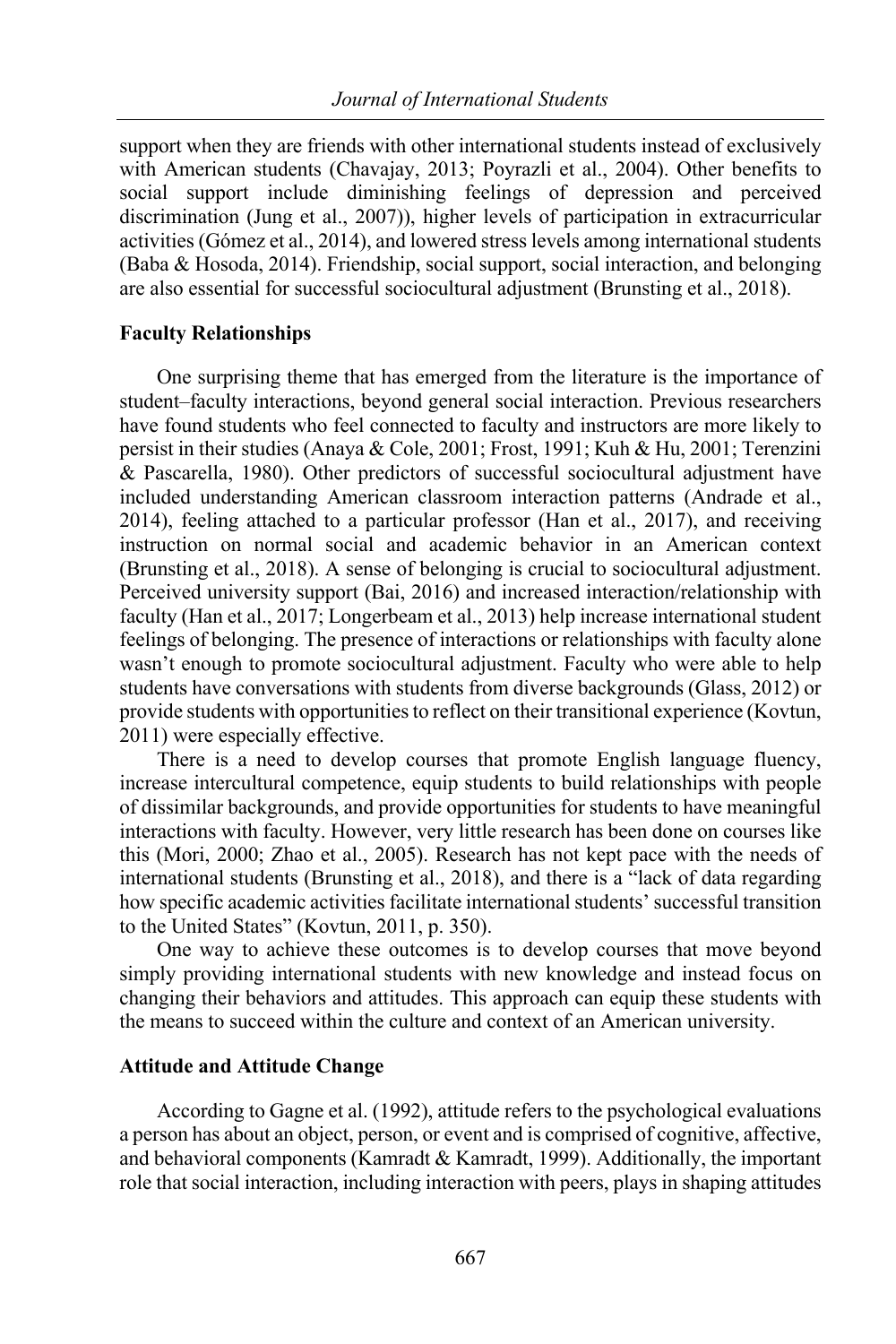(Kamradt & Kamradt, 1999; Simonson & Maushak, 1996) highlights social learning as a core strategy for promoting attitudinal learning (Watson et al., 2018).

The goal of attitudinal instruction is to influence learners' attitudes and behaviors to better align with the target attitude (Coleman, 2010; Mueller et al., 2017). Mueller et al. (2017) argued that a sound instructional design principle for promoting attitudinal learning is instruction that targets all the components of attitude. To implement this effectively, attitudinal instruction should encompass a variety of activities that not only provide knowledge about the topic but also encourage reflection and action.

Providing new information that targets the cognitive component of attitude (Bodenhausen & Gawronski, 2013) and creates cognitive dissonance (Festinger, 1962) results in a mind receptive to attitude change. This can be facilitated by providing emotionally provocative content that addresses the affective component (Kamradt & Kamradt, 1999; Simonson, 1979). To address the behavioral component, learners should be encouraged to perform an action slightly inconsistent with their existing attitude and slightly consistent with the target attitude (Kamradt & Kamradt, 1999). This is not always easy because learners' pre-existing beliefs hinder changes in attitude (Sinatra et al., 2012) and also influence learning outcomes (Dole & Sinatra, 1998). Placing learners in authentic situations to produce a sense of empathy toward people or objects (Ascione, 1992) and encouraging critical reflection practices (Ligon et al., 2009) can promote affective and behavioral changes in attitude. Interacting with peers through the sharing of attitudes (Kamradt & Kamradt, 1999; Kort et al., 2001), discussion (Dole & Sinatra, 1998), and collaboration while applying the target attitude (Kamradt & Kamradt, 1999; Simonson & Maushak, 1996) have been recommended as social learning strategies for promoting attitude change. These strategies echo the four key factors for successful international undergraduate sociocultural adjustment with exercises targeting the cognitive skills and knowledge of English proficiency and intercultural competence, the behaviors of practicing and applying such skills and knowledge, the affective confidence and emotional intelligence that comes with contextual and cultural understanding, and the social learning that takes place with a focus on social support and faculty relationships.

# **Purpose of the Study**

This study examines a course designed to positively impact international students' attitudes in order to increase the likelihood of their success at an American university. In this study, we will seek to answer the following questions:

- Research Question 1: What are the students' perceptions of attitudinal learning outcomes (cognitive, affective, behavior, and social) within the course?
- Research Question 2: Do students' perceptions of attitudinal learning differ based on their prior knowledge, major, and/or demographics?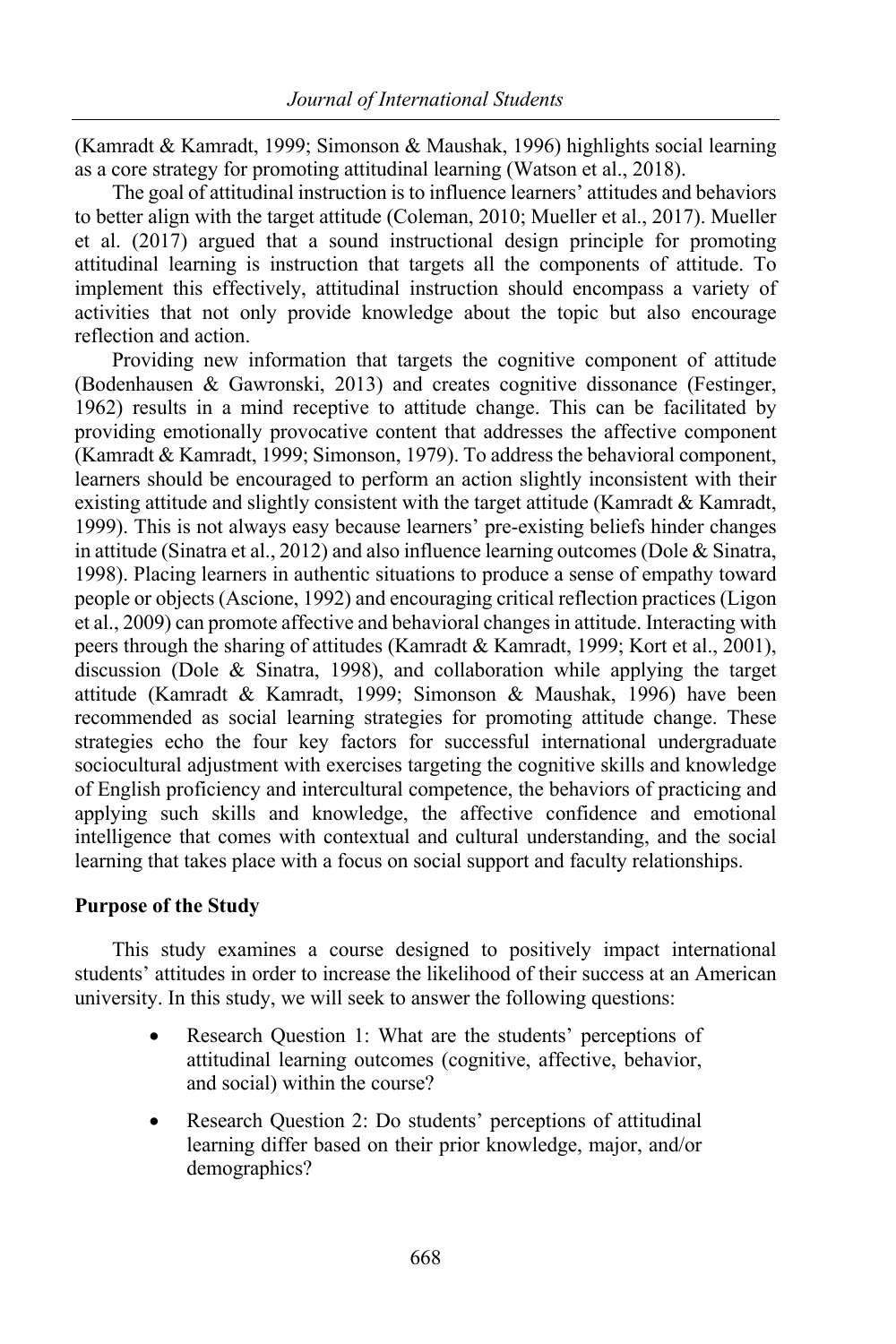Research Question 3: What are students' perceptions of instructional activities within the course? What course successes and challenges do the students identify?

#### **METHOD**

To examine the three research questions, we used a convergent parallel mixedmethods design, where qualitative and quantitative data are collected and analyzed separately, and then merged (Creswell & Plano Clark, 2011). Figure A1 (see Appendix) illustrates the overall design of the study. First we collected quantitative data to examine student perceptions of attitudinal learning, their preferred instructional activities' impact on their attitudinal learning, and if learning was impacted by gender, age, or ethnicity. We also collected qualitative data to investigate how students perceived instructional activities impacted their learning. We obtained Institutional Review Board approval prior to conducting the study.

## **Study Participants**

Participants included 137 international undergraduate students from 18 countries enrolled in a Fall 2017 semester of a LACE course at a large Midwestern U.S. university (see Table A1 in Appendix). The course included 3 hours of instruction each week divided into three 50-minute classes or two 75-minute classes each week for 16 weeks. The majority of participants were Asian (80.3%), studying natural sciences (59.1%) or social sciences (25.5%). The gender distribution was almost equal with 72 (52.5%) males. On a scale from 1 to 5 (with 1 being *extremely low* and 5 being *extremely high*), students' precourse ratings of perceived prior knowledge averaged 3.18 (i.e., "one sample question"). Thirty-seven students responded to the interview invitation.

#### **Data Sources and Procedures**

In order to assess students' perceptions of attitudinal learning gains, we utilized the Attitudinal Learning Inventory (ALI; Watson et al., 2018) to survey students at two different points in the course. We emailed surveys at Week 5 (early survey) and Week 15 (late survey) to all enrolled students to see how their perceptions on attitudinal learning progressed throughout the semester. The validated instrument examines attitude as comprised of four components (cognitive, affective, behavioral, and social) through a total of 15 items, utilizing a 5-point Likert scale (1 = *strongly disagree*, 5 = *strongly agree*). The Cronbach alpha was .92, demonstrating good internal consistency (see Table A2 in Appendix).

For qualitative data, we attended two LACE instructor meetings and class sessions during the semester. In addition, we sent interview invitation emails to all LACE course students 16 weeks after the course conclusion to gather interview data on how the students felt the course impacted them after the conclusion of the course. The structured interview asked eight questions (see Table A3 in Appendix).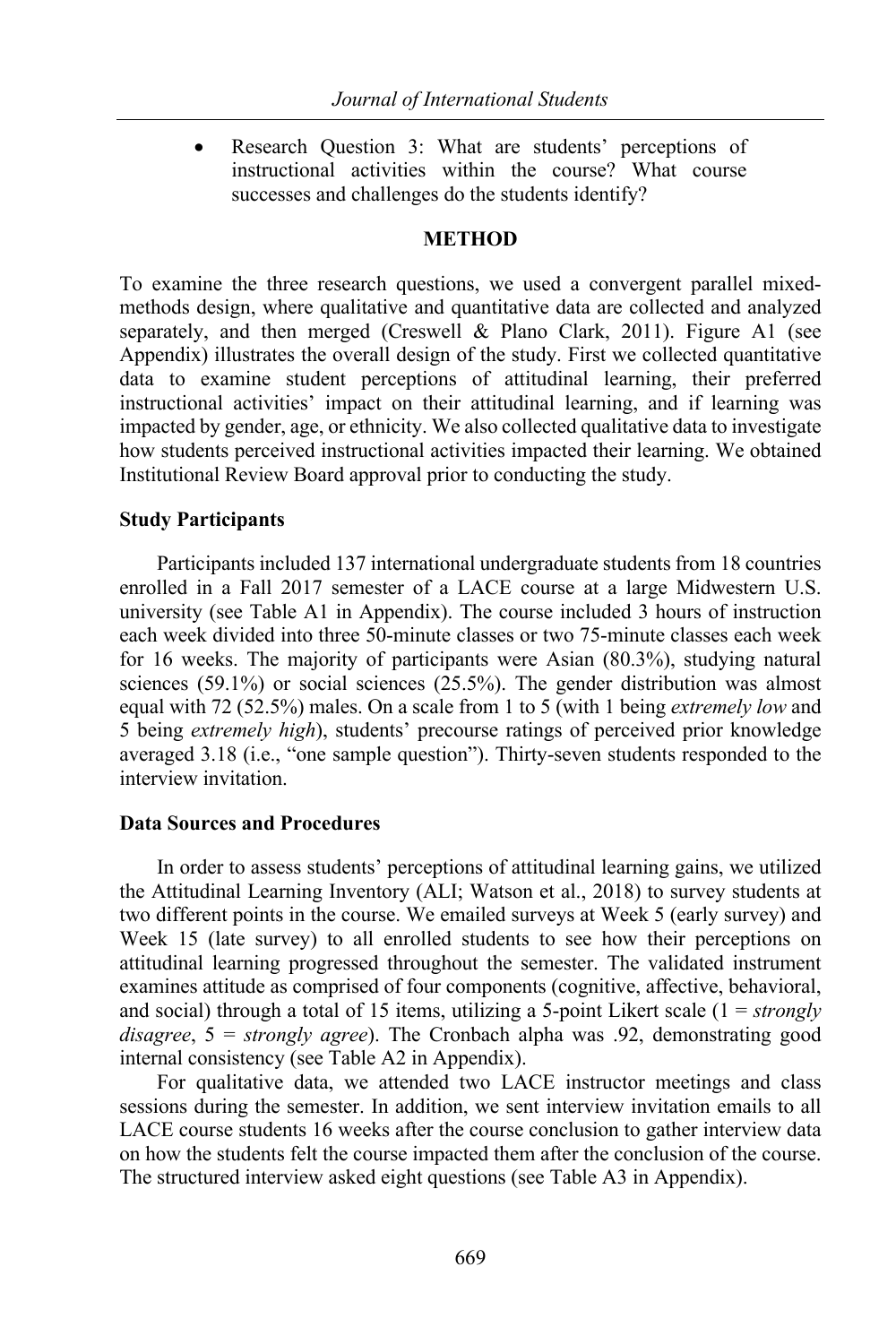#### **Data Analysis**

For analyzing quantitative data, we investigated relationships between perceived level of prior knowledge and attitudinal learning gains using Pearson productmoment correlation coefficient. To analyze data and address the specific research questions related to differences by gender, major, and time, we performed repeated measures multivariate analyses of variance (MANOVAs).

For qualitative data analysis, we coded interview transcriptions and field notes using open and focused coding techniques for emerging patterns (Miles et al., 2013). We grouped repeated incidents in the data from coding into categories for emergent themes. We then categorized responses to specific interview questions related to attitude change, success, and instructional methods into predefined groups. We constantly compared of codes from the interview and field notes from instructor meetings and classroom observations in order to achieve data triangulation (Hine, 2000). Finally, we also followed up with peer debriefing and member-checking procedures with the instructors in order to verify analysis results (Schwandt, 2014).

#### **Course Description**

The LACE course is a foundational class for international students who have learned English as a second language and is part of an instructional and assessment program that helps international students develop the academic, linguistic, and cultural competencies needed to succeed in college life. Course objectives are to facilitate students' ability to (a) speak English more fluently; (b) read English more fluently; (c) communicate in English with increased clarity; and (d) develop and apply a process for cross-cultural comparison and reflection. The course prioritizes both language and culture objectives, and this current study focuses on the fourth objective. This process for comparison and reflection enables students to recognize internal cultural biases, identify other perspectives, and shift their own perspective and attitude to better navigate cross-cultural interactions. First-year international students are automatically enrolled in this course at this large Midwestern university based on their English language proficiency test scores.

The university's LACE Program provides rubrics and assignment guidelines to all instructors across allsectionsto ensure program and curricular fidelity. This allows for reasonable certainty that all material is delivered as planned across multiple sections with multiple instructors.

The course is divided into three units, and the first unit, called "Self-Regulated Language Learning," focuses on time management, personal learning responsibility, and setting effective (SMART) goals. The final project for unit 1 asks students to reflect on all the topics they have studied so far and choose one topic to write about in a reflection paper.

Unit 2 is titled "Experiential Learning in Your Context" and largely focuses on intercultural learning and academic integrity in an American context. Instructional topics include reading fluency and two intercultural frameworks—the cultural iceberg model and the Describe Analyze and Evaluate (DAE) framework—for better understanding experiences. The unit also covers stereotypes and generalizations,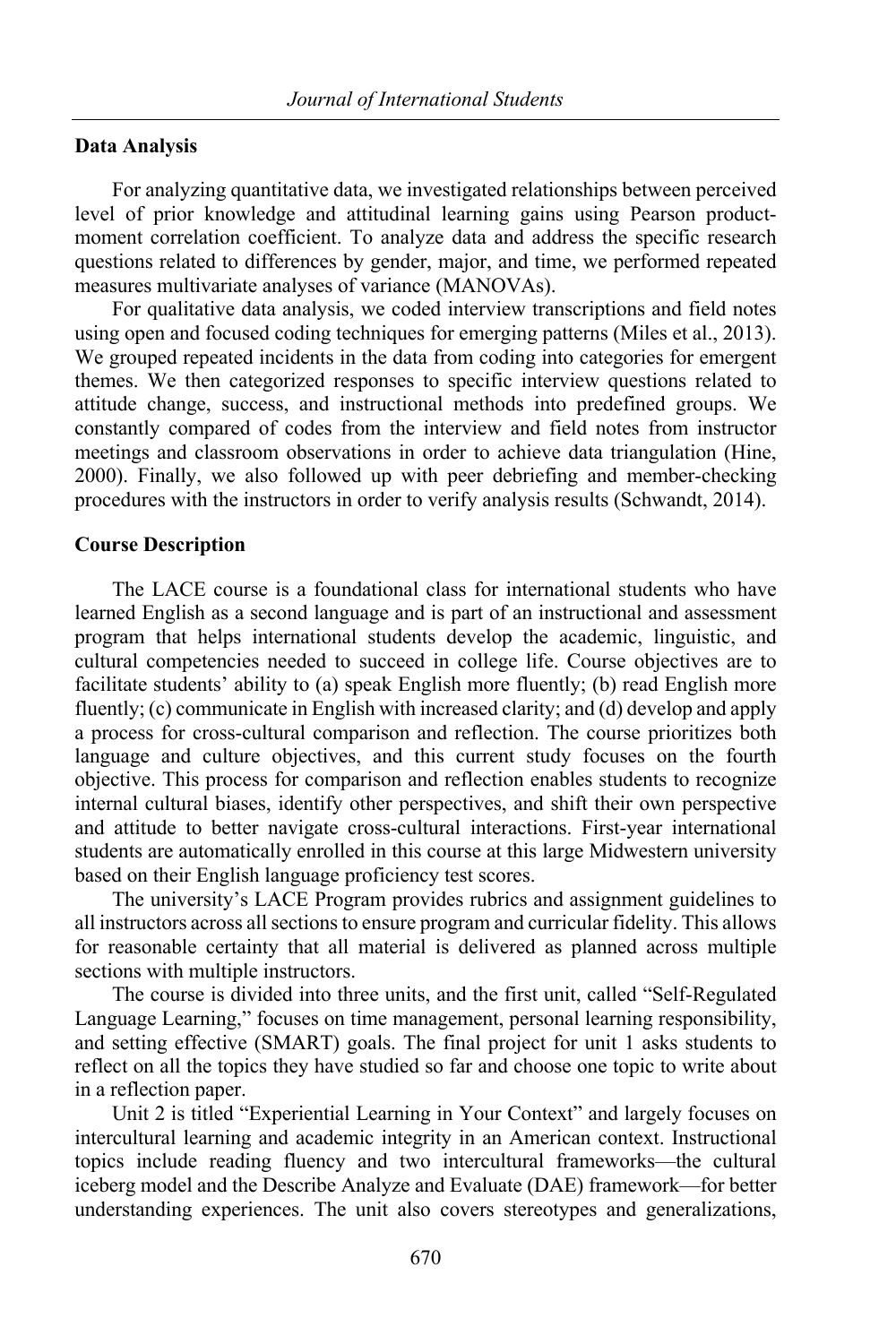citation and plagiarism, group work and collaboration, an individual field trip, unspoken expectations, and email communication. For the final unit project, students go on a field trip to learn something about American culture, and write a reflection and record a presentation about their field trip experience.

Unit 3 is titled "Telling My Story" and focuses on dealing with culture shock, personality, and different types of holiday traditions. The final project is a video presentation, a short in-classsummary presentation, and a written reflection regarding what personal growth the students perceived during the course.

#### **RESULTS**

# **Research Question 1: What are the students' perceptions of attitudinal learning outcomes (cognitive, affective, behavioral, & social) within the course?**

## *Cognitive Learning*

Student interview and survey responses indicated a number of impacts from the course that align with cognitive learning outcomes in such areas as improved time management, self-regulation, study, writing, and speaking skills; improved understanding of American culture, stereotypes of America, how to deal with culture shock; and how to apply the DAE framework. The ALI results for cognitive learning also showed that students agreed with statements pertaining to cognitive attitudinal learning throughout the course (see Table 1).

| Variable                    | M    | SD   |
|-----------------------------|------|------|
| Cognitive Learning Week 5   | 4.05 | 0.85 |
| Cognitive Learning Week 15  | 4.16 | 0.80 |
| Affective Learning Week 5   | 3.69 | 0.93 |
| Affective Learning Week 15  | 3.71 | 1.02 |
| Behavioral Learning Week 5  | 3.77 | 0.89 |
| Behavioral Learning Week 15 | 3.91 | 0.91 |
| Social Learning Week 5      | 3.68 | 0.79 |
| Social Learning Week 15     | 3.76 | 0.86 |

#### *Understanding Self-Regulation and Time Management*

Numerous students reported that they recognized the improvements they made with self-regulation and time management skills after taking the class, as well as how to better study and communicate in both written and spoken English. Students described how they expected the class to focus on their English speaking and writing but they were surprised at how much more the course covered and the instructional strategies. Students described initial disappointment at having to take the course, but after realizing its benefits and how its scope went beyond the English language, they were grateful for how it helped them to succeed as college students. They mentioned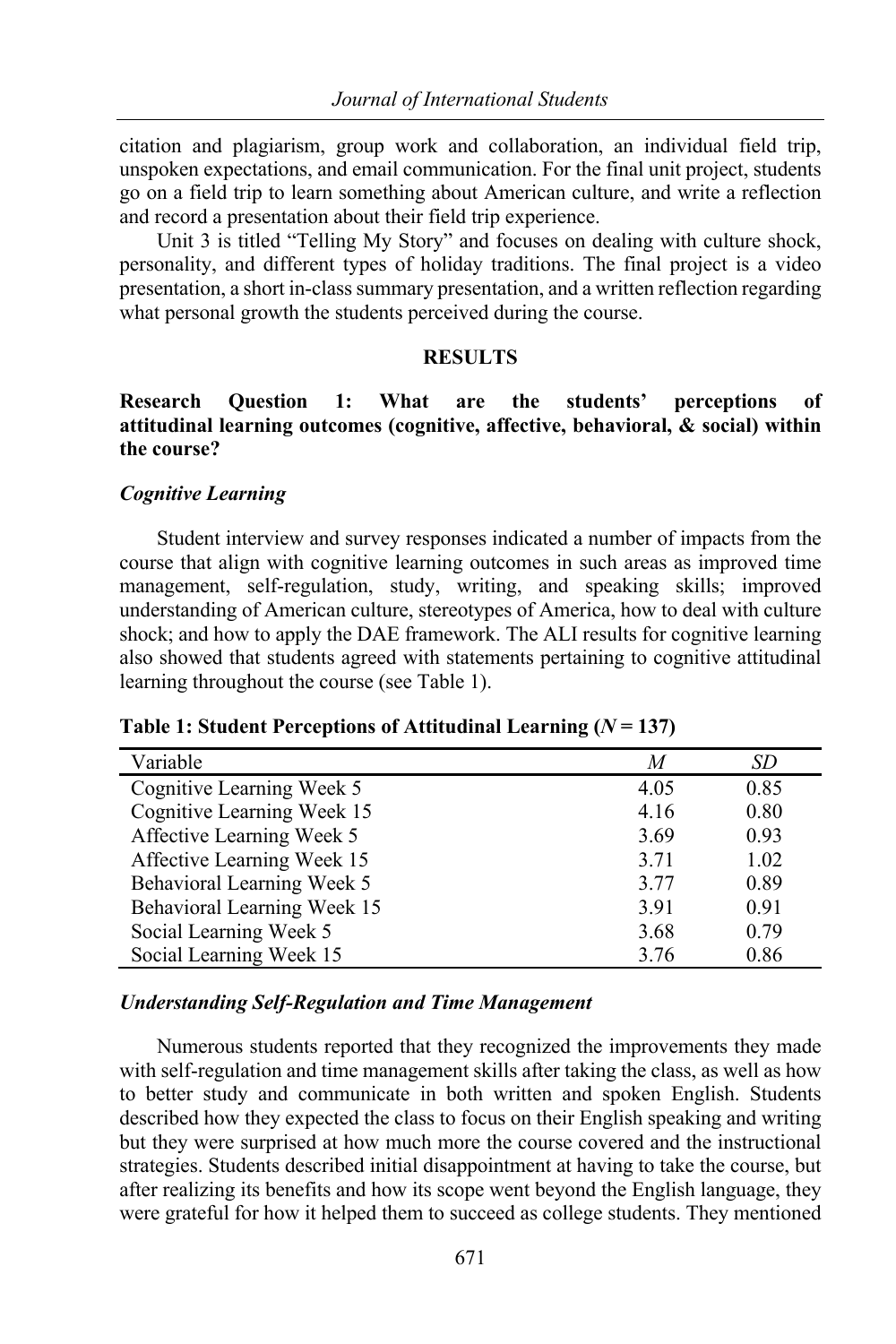the course helped them to be better at managing their time and regulating their learning, as Hua described: "The self-regulated learning and time management really helped me during the first month when I'm still not familiar with the life [at college]."

While students had expected to learn how to better use English, their interviews also revealed other cognitive elements of how their attitude changed beyond learning to better communicate, study, and self-regulate. Students noticed attitude changes regarding American culture, stereotypes regarding Americans, and how to deal with culture shock living at an American university, including the use of the DAE framework.

#### *Understanding American Culture and Stereotypes*

Numerous students highlighted the benefits of the course's focus on culture as key to their attitude changes. As international students, the majority of them were living in the United States for the first time. A commonly repeated theme was the role that movies and other American entertainment media played in shaping their prior understanding of American culture, including cultural stereotypes. For example, Yao's statement that he "learned most of the knowledge about American culture by watching American TV shows" was echoed by several other students. It was clear that media had promoted stereotypes of Americans, often negative ones, as Lorenzo, observed: "I had just a lot of prejudices and stereotypes toward the American culture."

Beyond recognizing that their stereotypes of Americans and American culture were incorrect, the course also helped them to gain a better understanding of what American culture was like. This cultural understanding not only represented a positive affective attitude toward Americans but also a cognitive component knowledge, regarding commonly held American values. Viola illustrated this point with very specific details regarding some of the cultural components that had been learned from the class:

> Some of the things that I did not know before coming here about American culture were their views about their society. For example, individualism vs collectivism, equality vs hierarchy, meritocracy vs ascription… and many more. All these ideas were very new to me especially because in most of them my country has the opposite view on them, so learning about this was very helpful.

This specific understanding of American culture and the breaking of stereotypes also helped students to fight against feelings of culture shock that could arise from living in America for the first time. Jing described how the course helped with her hurt feelings toward her American roommate:

> My roommate is an American, and she never interacts with me…. At first, I thought that she was really cold and bad. But after I learned about the value 'individualism', I knew that her behavior was actually part of the American values. Americans tend to treat roommate just roommate, but not friend.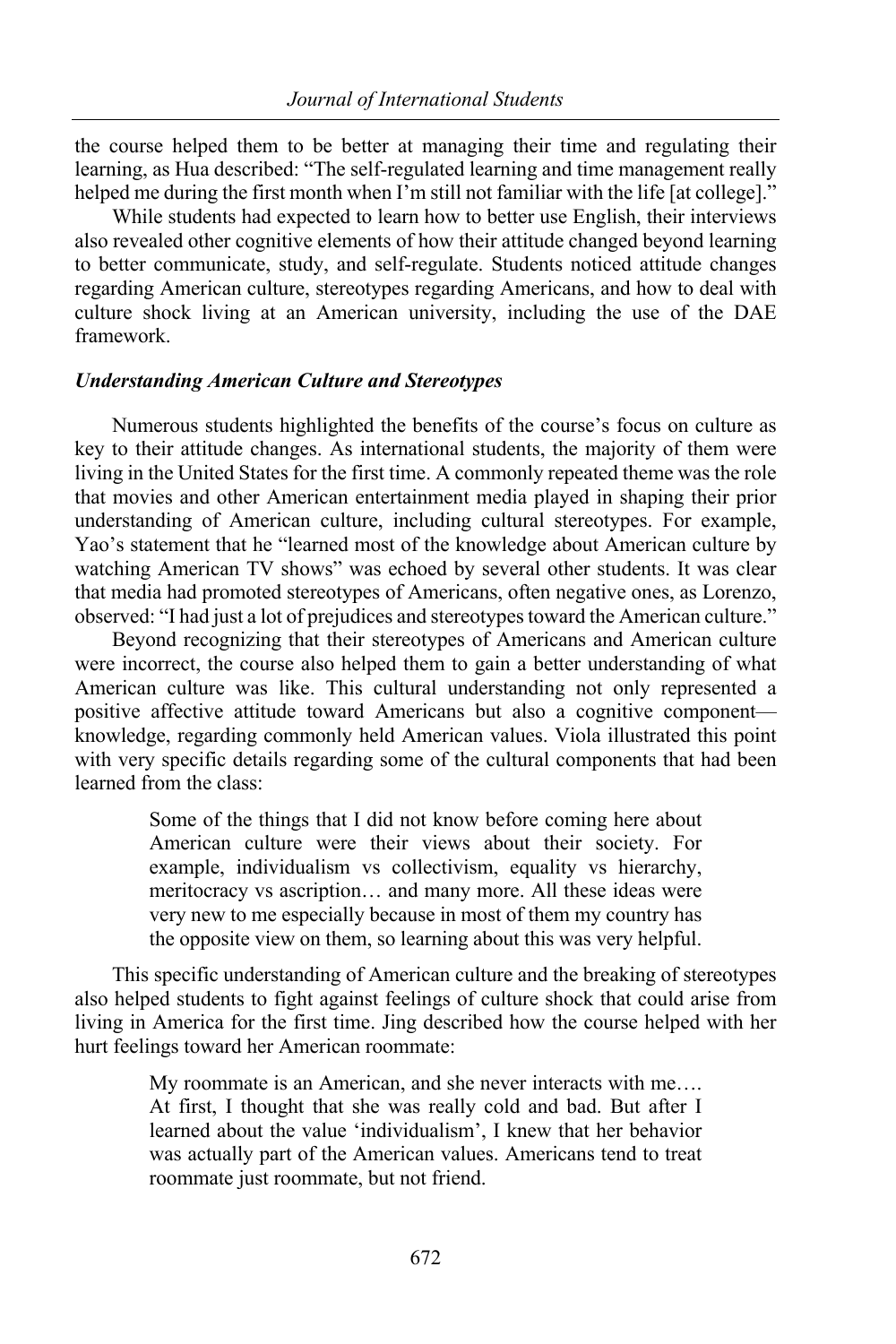### *The DAE Framework*

Finally, many students cited the DAE framework from the course as a helpful strategy in navigating the often jarring situations of their cross-cultural adjustment. Lorenzo noted:

> I stopped making judgments only by seeing what I only see, I try to go beyond, I try to give a reason to everything, in a certain sense I started using the DAE cycle in a lot of different situations.

Apart from changing perspective and attitudes toward stereotypes regarding Americans, a number of students noted that they applied what they learned to also disrupt prior conceptions they had of various cultures, as well as races and genders.

**Affective Learning.** One area that students demonstrated attitudinal change was in their affective learning. There were indications of increased confidence and positivity related to English language use, college life, and more openness to American culture. Similarly, many students noted a reduction in their fear and nervousness related to these issues. The ALI results for affective learning also showed that students agreed with statements pertaining to affective attitudinal learning throughout the course, although not as strongly as cognitive outcomes.

## *Feeling Confident with English Communication as a College Student*

A clear theme the students described was gaining increased confidence from the course. The practice of giving course presentations and speaking in class with their international peers, as well as the frequent writing practice, helped them be more confident in their other courses in addition to just living as a college student in America. As Woo illustrated:

> After taking the… class, I found the English writing is not that hard anymore. I can write some journals and essays quickly and fluently. Also, my group members are more relaxed when giving me writing tasks, even in some specialized courses. These changes really build up my confidence.

This increased confidence was also related to the students' ability to navigate American college life, not simply their level of comfort with English. Quan described how interactions with her instructor helped her to feel more confident in speaking to her professors:

> I used to be a person that do not like to talk to teacher. In my mind I think teacher is higher status than students. However, in the class, my professor like to talk joke to students and she shows she is equal to us. I begin to like to talk and share idea in class.

Students also highlighted how their increase in confidence helped them socially, as they were more confident in approaching and speaking to American students, as Jun highlighted: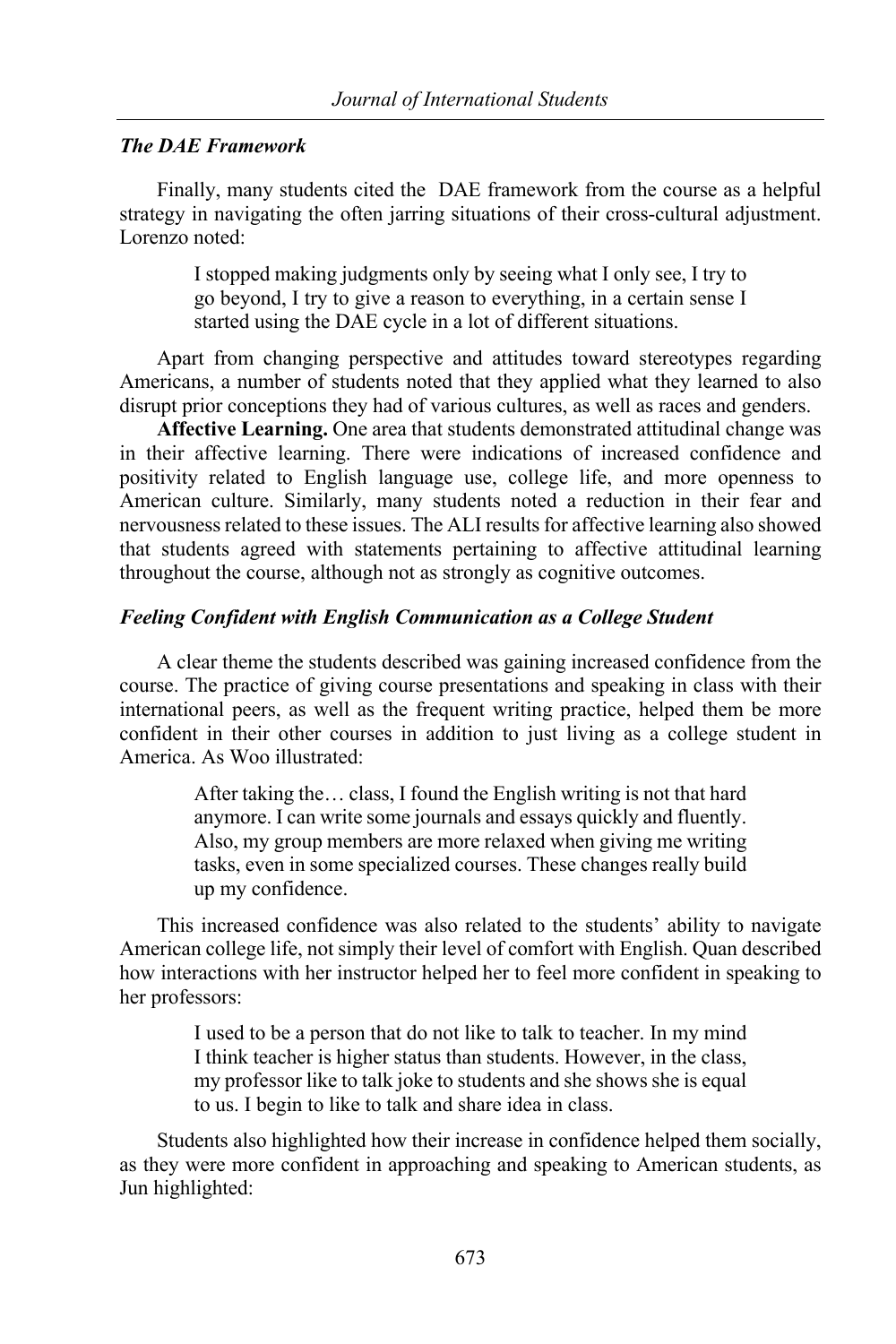I was really shy and I thought that Americans are different and they are superior to me so I was always hesitant to talk to them. But after… [course activities] I figured that they are same people as me and they are always welcome for us to be friends with them.

## *Feeling Positive and Open-Minded with American College Culture*

In related results, students reported feeling more positive, comfortable, and openminded regarding American and college culture and how to interact with Americans. A common theme among students was how the course helped them to understand American culture and how Americans communicate, which helped prevent misunderstandings and increase their confidence in communicating with Americans. As an example, Lilah provided an example of how the course helped with communication and confidence with group work in other courses:

> …when I was doing my engineering group project, one of my groupmates… always said things that I think sounded so hostile towards me. After knowing that most American speak their thoughts directly, I learned that I shouldn't pay too much attention… he said such things to other people in my group too and they all responded directly to him just like what he did to us.

These international students were facing the challenge of having to adapt to education in a second language, while also adapting to an unfamiliar culture and learning to be college students for the first time. The course targeted strategies and information to help students address each of these challenges, and the students noted how the course helped them to adapt. As Daeyeoul put it, "My mind and attitude that were related to college were totally changed. Adapting to college was a whole new problem, and the class helped me with that a lot."

# *Feeling Less Nervous and Fearful*

As these students have illustrated, there are challenges on multiple fronts that must be faced simultaneously while students are adapting to life at an American university. They described how these LACE courses increased their confidence, reduced their fear and nervousness, and ultimately, increased their happiness. In highlighting what aspect of the course was most impactful, Mei recognized the value of class materials and activities in helping her overcome her culture shock:

> Before…I feel pointless and loneliness when I am alone. I do not know what to do or what should I do, I am helpless. After I got the information related with culture shock in…class, I learned about it. I followed the guide I get in book and in class material. Things get better after that.

Other students also spoke to how increased confidence helped them to adapt to life at an American university and feel more comfortable and ultimately happier. Wu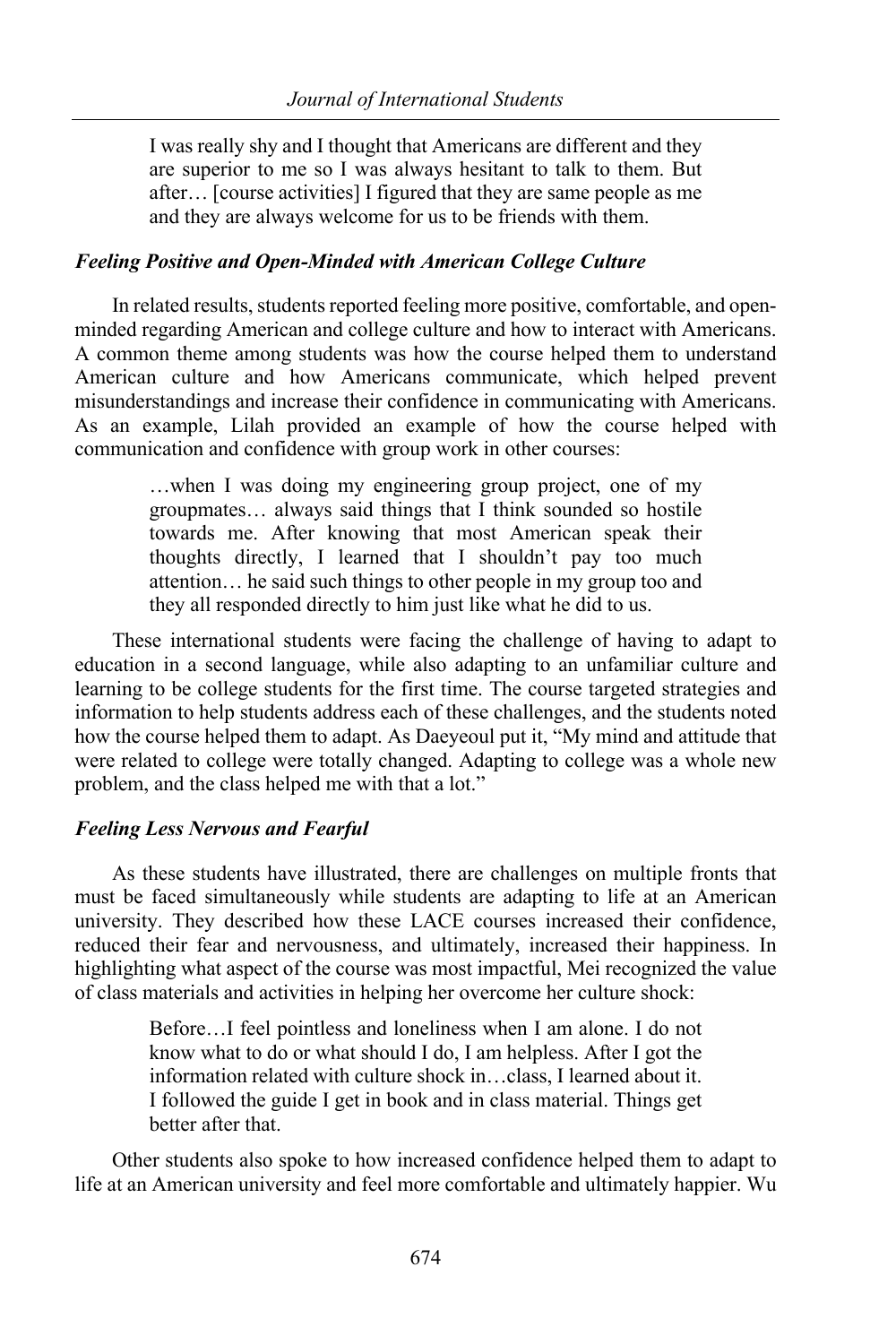commented on the power in the combination of language and culture instruction and activities:

> I have been more confident for living in the United States…. I love the feeling of getting [along] well with my American classmates and finally become friends with them. In summary, I have a sense of happiness for staying [at this college].

**Behavioral Learning.** Behavioral outcomes are particularly of interest given they are often the focus of efforts to change attitude (Jaccard & Blanton, 2005), and are also indicative of the interrelated nature of attitudinal components. These outcomes often arise as a result of positive impacts on other attitudinal components, such as new cognitive knowledge or intense feelings. Students described behavioral changes related to their openness to speaking with Americans, being more expressive when communicating, and managing time and energy better. The ALI results for behavioral learning showed students agreed with statements pertaining to behavioral attitudinal learning throughout the course, more strongly than affective but less strongly than cognitive outcomes.

## *Talking with Americans and Using Expressive Communication*

Students not only felt more confidence in speaking with Americans but put it into action by following through. Students guessed their behavior was possibly due to increased confidence in their English language skills as well as a better cultural understanding of Americans. Jun who had gone to an American high school wrote:

> I struggled from a low self-esteem, but after taking this course I became more outgoing and right now I talk to Americans regularly and I have made new friends…. When I was in high school I used to avoid Americans when they were trying to have conversation with me, but now I don't get scared and join the conversations.

Students were also able to increase their proficiency with nonverbal communication as their confidence and English abilities increased. Viola commented, "Something that I did improve on was physical representation on feedback. That means like nodding, and eye contact when someone is speaking to you or giving a presentation."

# *Setting Goals for Managing Time and Energy*

Students also highlighted how their behavior changed regarding time management, goal setting, and managing their physical energy. Numerous students benefited in a variety of areas from learning the SMART goals method. As Hui-Chao described, "I learned the concept of SMART goal… Therefore, I spend my time more regularly and manage my time in a scientific way. It helped me study more efficiently and have a healthier body."

These examples clearly show how students took the cognitive knowledge that they gained, a specific goal-setting framework, and applied it to their behavior. The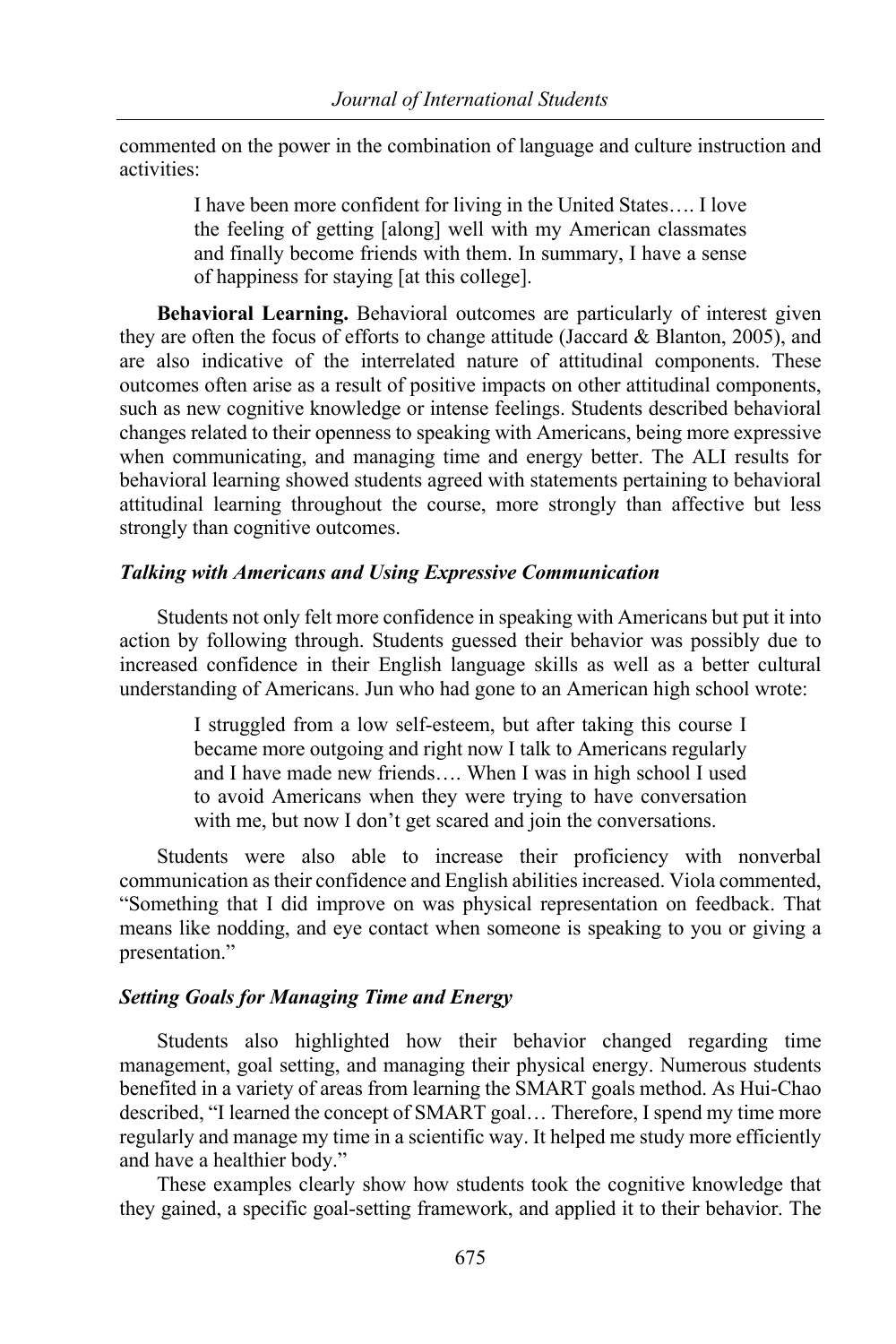result of this application was a positive impact to their college experience, which then improved their confidence and outlook on college.

**Social Learning.** The ALI results for social learning showed students agreed with statements pertaining to social attitudinal learning throughout the course, very slightly more than with affective learning outcomes.

A common theme that emerged from student comments was the importance of social interaction in attitude change. Social interactions with the instructor increased confidence in speaking with their instructors or asking questions in class, and the required course presentation and regular course discussions helped them gain confidence and shift their attitudes toward American and other unfamiliar cultures. Lorenzo described: "One of the most impactful activities in this class was what we did every day for the entire semester: share our opinion with our classmates that came from all over the world."

**Research Question 2: Do students' perceptions of attitudinal learning differ based on their prior knowledge, major, and/or demographics?**

## *Relationships Between Perceptions of Prior Knowledge and Attitudinal Learning Gains*

We performed preliminary analyses to ensure no violation of the assumptions of normality, linearity, and homoscedasticity. Overall, we found positive correlations between the four dimensions of attitudinal learning, while there were strong, negative correlations between the perceptions of prior knowledge, cognitive learning gains, and affective learning gains (see Table 2).

| Variable         | M    | SD   | $\mathbf{1}$ | 2         | 3           | 4           | 5         | 6         | 7        | 8         | 9 |
|------------------|------|------|--------------|-----------|-------------|-------------|-----------|-----------|----------|-----------|---|
| PK               | 3.18 | 0.86 |              |           |             |             |           |           |          |           |   |
| CLW <sub>5</sub> | 4.05 | 0.85 | $-.298$      |           |             |             |           |           |          |           |   |
| <b>CL W15</b>    | 4.16 | 0.80 | $-0.272$     | $.566**$  |             |             |           |           |          |           |   |
| ALW <sub>5</sub> | 3.69 | 0.93 | $-.260$      | $.790**$  | $.465***$   |             |           |           |          |           |   |
| AL W15           | 3.71 | 1.02 | $-.201$      | $.521***$ | $.791***$   | $.525***$   |           |           |          |           |   |
| BLW5             | 3.77 | 0.89 | $-0.13$      | $.704***$ | $.594**$    | $.642**$    | $.568**$  |           |          |           |   |
| <b>BL W15</b>    | 3.91 | 0.91 | $-0.14$      | $.576***$ | $.739***$   | $.510**$    | $.824***$ | $.617**$  |          |           |   |
| SLW <sub>5</sub> | 3.68 | 0.79 | $-0.02$      | $.572***$ | $.350^{**}$ | $.589**$    | $.369**$  | $.474***$ | $.346**$ |           |   |
| <b>SL W15</b>    | 3.76 | 0.86 | $-0.12$      | $.398***$ | $.662**$    | $.356^{**}$ | $.718***$ | $.471***$ | $.689**$ | $.378***$ |   |

## **Table 2: Pearson Correlation Among Prior Knowledge and Attitudinal**  Learning  $(N = 137)$

*Note*.  $PK = prior knowledge$ ;  $CL = cognitive learning$ ;  $AL = affective learning$ ;  $BL$ = behavioral learning;  $SL =$  social learning. \*\**p* < .01, \**p* < .05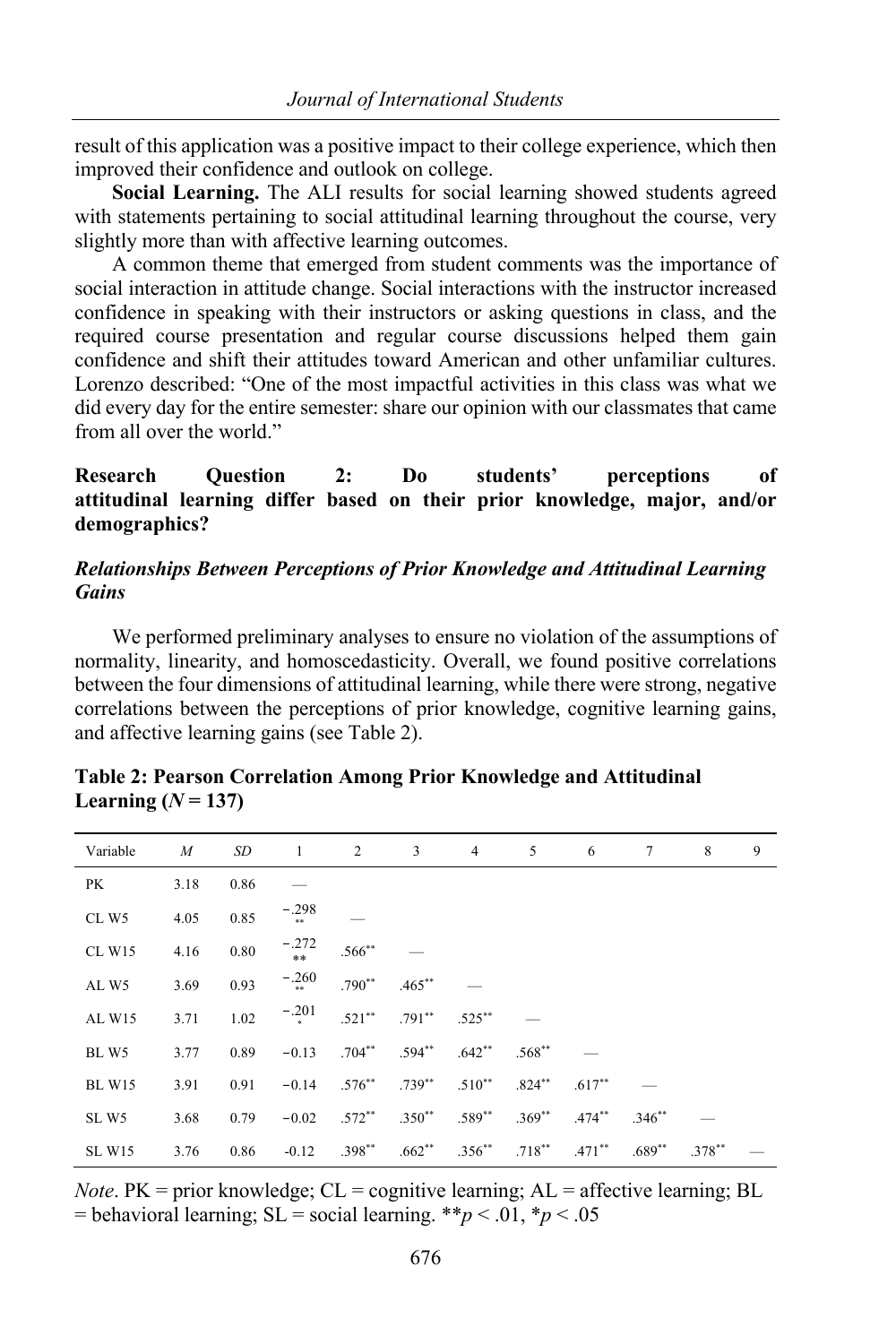#### *Group Differences for Changes in Attitudinal Learning Gains Over Time*

We used a repeated measures MANOVA test to determine whether there was a difference in students' perceptions of attitudinal learning gains in the beginning and end of instruction. The within-group independent factor was time (Week 5, Week 15) and the between-group factors were gender and major. The course was 16 weeks in length, so we used Week 5 to represent early in the course experience, while we chose Week 15 to represent late in the course experience. The dependent variable is the average value of each component in attitudinal learning (cognitive learning, affective learning, behavioral learning, social learning). To examine any violation of the repeated measures MANOVA assumptions, we used Box'stest of equality covariance matrices and Levene's test of equality of error variances. Box's test showed a significant value larger than .001, indicating the assumption of covariance was not violated. Levene's test also revealed equal variances across different groups, showing all the significant values larger than .05. All of the attitudinal learning components were within an acceptable range of the value for skewness and kurtosis between −2 and +2, indicating no violation of multivariate normality.

The results of our repeated measures MANOVA revealed that there were no significant main effects for either gender or major; however, a significant interaction effect of gender with time  $F(4, 130) = 2.64$ ,  $p = .037$ ,  $\eta_p^2 = .075$  was found (see Table 3).

| Variables                           |      |         |      |
|-------------------------------------|------|---------|------|
| Time                                | 1.60 | .178    | .047 |
| Gender                              | 1.05 | .385    | .031 |
| Major                               | 1.22 | .307    | .036 |
| Time $\times$ Gender                | 2.64 | $.037*$ | .075 |
| Time $\times$ Major                 | 1.37 | .249    | .040 |
| Gender $\times$ Major               | .97  | .427    | .029 |
| Time $\times$ Gender $\times$ Major | .25  | .910    | .008 |

**Table 3: Results of Repeated Measures MANOVA**

*Note*. *\*p* < .05

Post hoc analyses revealed that female students showed an increase in their perceptions of affective learning gains:  $F(1, 133) = 3.36$ ,  $p = .039$ ,  $\eta_p^2 = .002$ ; as well as behavioral learning gains:  $F(1, 133) = 1.11$ ,  $p = .029$ ,  $\eta_p^2 = .027$ , while male students were less likely to perceive affective learning gains and behavioral learning gains over time (see Table 3).

## **Table 3: Means and Standard Deviations of Affective Learning and Behavioral Learning**

|          |        | Affective learning |         |  | Behavioral learning |  |         |  |
|----------|--------|--------------------|---------|--|---------------------|--|---------|--|
| Variable | Week 5 |                    | Week 15 |  | Week 5              |  | Week 15 |  |
|          |        |                    |         |  |                     |  |         |  |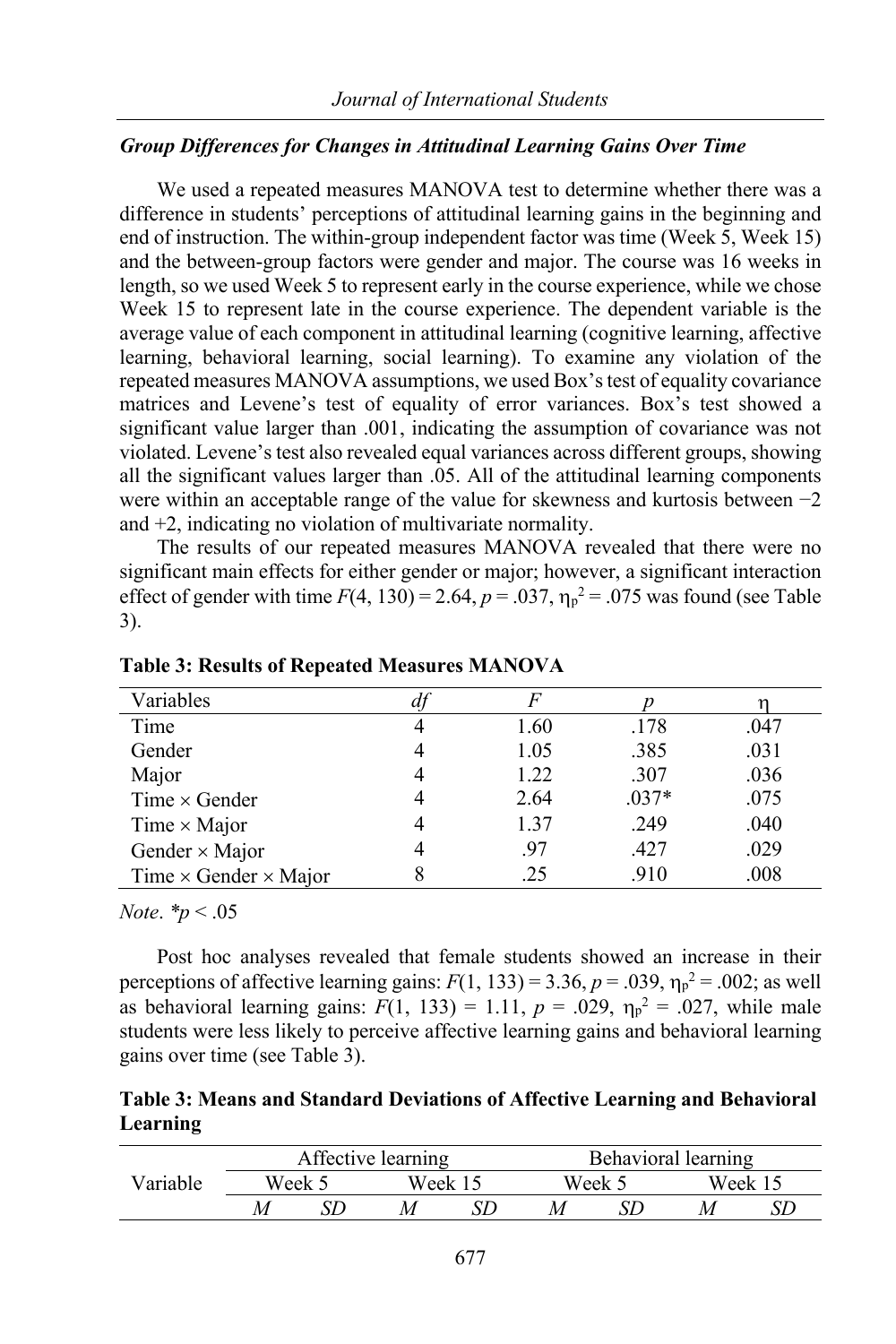| Journal of International Students |  |
|-----------------------------------|--|
|-----------------------------------|--|

| Female 3.71 0.89 3.89 0.94 3.81 0.77 4.10 0.86 |  |  |  |  |
|------------------------------------------------|--|--|--|--|
| Male 3.68 0.98 3.550 .85 3.73 0.98 3.77 0.88   |  |  |  |  |

## **Research Question 3: What are students' perceptions of instructional activities within the course? What course successes and challenges do the students identify?**

#### *Instructional Method*

In order to determine students' perceptions of the course activity most impactful to their attitudinal learning, we asked participants to select all that apply from a list of the course activities for the most impactful learning activity. As shown in Figure A2 (see Appendix), students perceived reading the course textbook, working with a partner or the group, and SMART goals as the most effective activities. Overall, the result showed that students valued individual activities (e.g., course reader, selfreflection journal, and writing exercises) more than collaborative activities (e.g., group projects), despite the fact that a number of students interviewed highlighted the positive impact of interaction with their peers and recommended increasing such interaction outside of class. Furthermore, students identified group and partner work as the second most popular instructional activity, so clearly it was still highly valued even if the majority preferred individual activities.

Within the interviews, a number of strategies were highlighted, including the SMART goals, time management curriculum, and frequent writing practice that were already discussed in the cognitive learning section. Additionally, numerous students remarked on the field trips, group discussions and presentations, and the DAE framework as the activities that impacted them the most.

## *Field Trips*

In the second unit, students were asked to go on a campus field trip to learn about American culture and write and record a video reflection on the experience. Students described a variety of different field trips, including visiting the Black Cultural Center on campus (which many students identified as highly impactful for them) as well as going to campus sporting events and learning the university chants and cheers. Bahar described how beneficial the field trip and the resulting reflections were for a variety of reasons, both academically and personally:

> I learned how to research, cite properly, and prepare effective presentations. But most importantly I learned a great deal about friendship and male and female relationships [in] America. Both of these subjects have impacted my life and helped me shape my attitude….

#### *Group Discussions and Presentations*

The course included a great deal of group learning activities, primarily in class discussions, and a significant number of students identified these discussions as very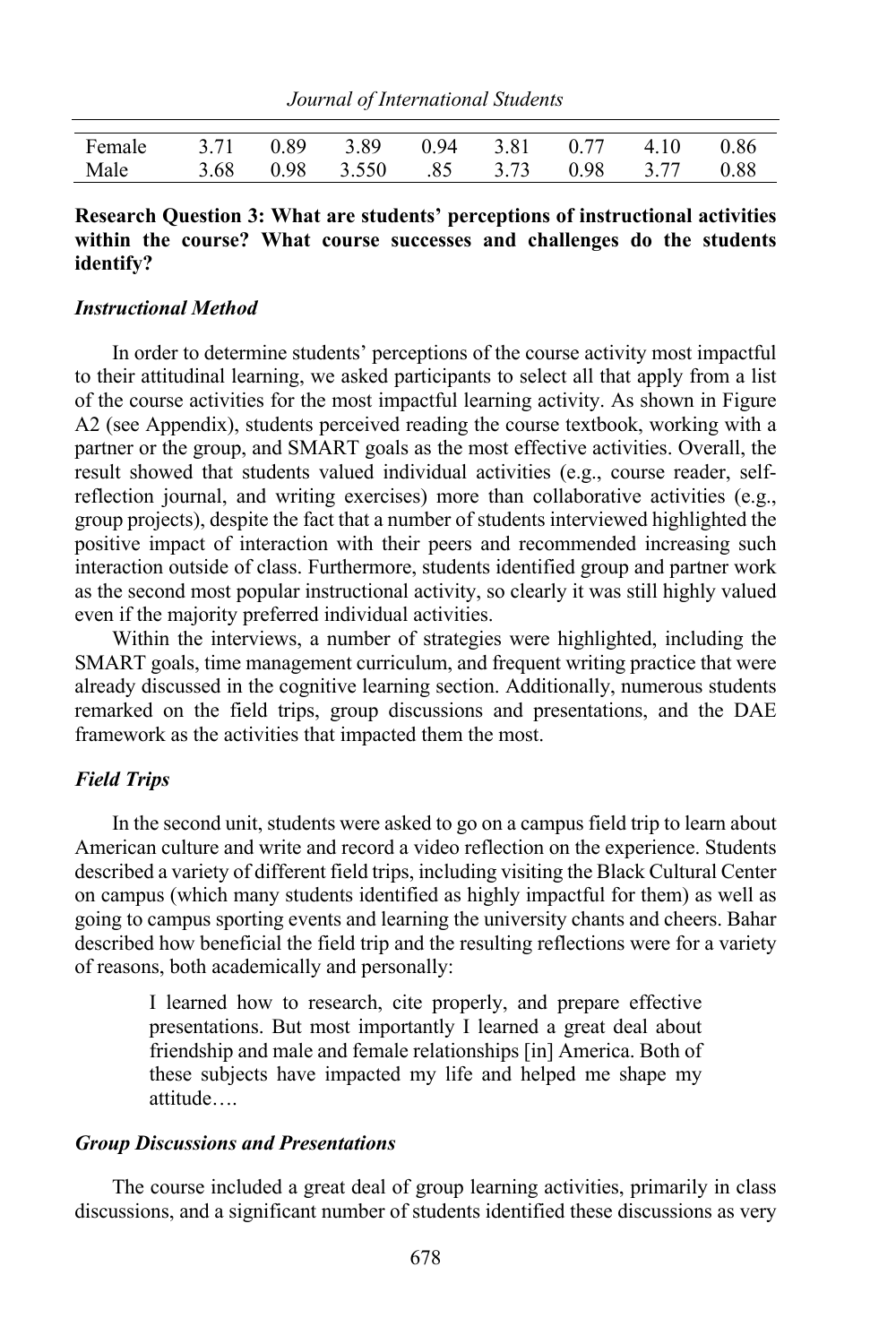impactful for increasing their level of comfort with communicating in English. As Mina described, "Through… [class discussions], we learn how to speak clearly and share our thoughts. This activity will also increase confidence and our fluency in English." Apart from speaking in class during discussions, students were required to film multiple video presentations and give a final presentation in class, which they noted helped them be more confident in speaking in front of others.

## *DAE Framework*

In addition to other tools, students highlighted the DAE framework as instrumental in their successes in approaching and accepting other cultures and perspectives. Some students felt less anxiety about intercultural interactions and increased willingness to experience new situations. Others identified the framework as helpful in other academic situations; as Fang said, "I love the DAE method, which help me a lot when comes to writing English essays and class discussions."

## *Recommendations*

Finally, regarding instructional methods and activities, students discussed recommendations for improving the course. Many of these suggestions were to simply increase the amount of time spent on activities the students enjoyed and found beneficial, such as more field trips or increased group work or group activities, including out of class group work. Others focused on broadening the scope of the course and examining world cultures as a more accurate reflection of the multicultural nature of the student body, rather than focusing so narrowly on American culture. Other recommendations included additional English listening practice to improve listening comprehension, incorporating more American entertainment media, given how much students had previously been influenced by it, and more interactive inclass activities such as games and debates.

## **DISCUSSION**

Results indicated that students were able to notice growth in their own attitudinal learning, with the highest perceived gains regarding cognitive and then behavioral components. Affective and social components were also confirmed but at lower levels. Data from student interviews provided specific examples of how student attitudes were changed in each of these four areas. Students identified cognitive gains in terms of improved English speaking and writing, increased understanding of American and college culture, improved goal setting, time management, and study skills, and specific tools such as the DAE framework. These findings confirm other prior studies on the benefits of cultural exchange or transition courses. These studies have shown student learning gains in academic abilities such as writing and presentation abilities (Kovtun, 2011), as well as cultural knowledge, university expectations, and active learning and group-work strategies (Andrade, 2006).

Students also discussed affective benefits from the course, such as reduced anxiety and increased confidence in such areas as interacting with American students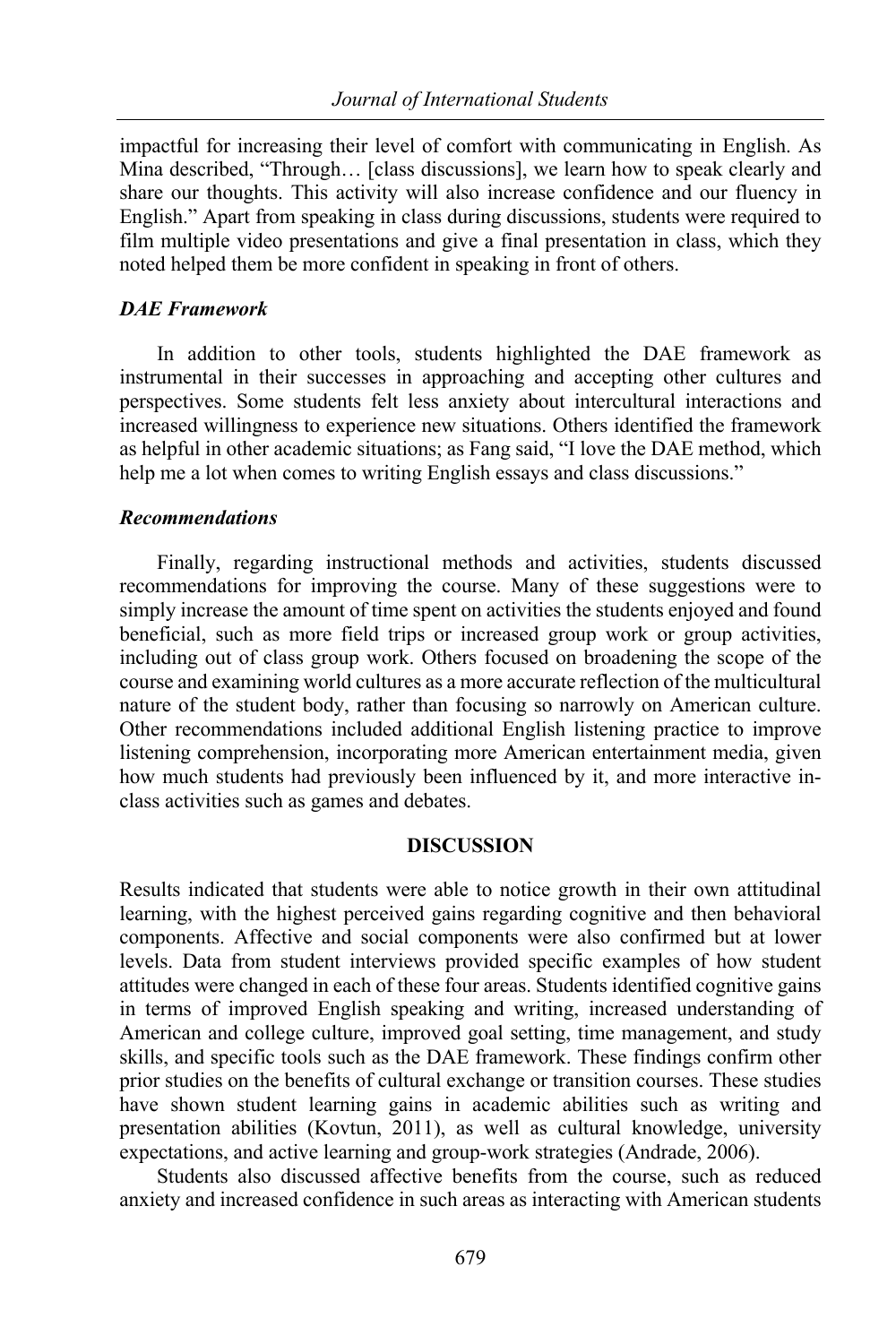in and out of class (Brunsting et al., 2018), confidence interacting with faculty (Andrade, 2009), and being more understanding of cultural differences, a key finding as research has shown that students with higher intercultural competency skills score higher academically (Young & Schartner, 2014). These examples were also illustrative of the interconnectedness of the attitudinal components described by Kamradt and Kamradt (1999). For example, the behavior changes students noticed often came as a result of students applying the cognitive knowledge they gained from the course. Students reported feelings of increased confidence and decreased anxiety allowed them to more fully participate in and benefit from class activities targeting behavioral learning, such as field trips and class speaking activities. This interrelatedness is an important finding and confirms previous recommendations for attitudinal instruction to target all attitudinal components(Kamradt & Kamradt, 1999; Mueller et al., 2017).

The fourth component to attitudinal learning, social learning, was also confirmed in student comments. While survey results indicated learning outcomes in this area were rated the lowest, students recommended increasing the number of group activities, both in and outside of class, and described the benefits of class discussions. This echoes prior research showing such courses can benefit students by increasing confidence and knowledge of how to communicate with students of other cultures outside of the classroom (Brunsting et al., 2018). The importance of social aspects of learning to attitude change instruction has been highlighted both theoretically (Kamradt & Kamradt, 1999), and in prior research (Dole & Sinatra, 1998; Simonson & Maushak, 1996; Watson et al., 2017; Young & Schartner, 2014).

We tracked student perceptions of attitude change over time by gathering perceptions early (in Week 5) and late in the course (at Week 15). Results were consistent, showing growth as a whole but not at a significant rate. Interestingly, when we analyzed results by student demographics, there were no significant differences by gender or major. However, when examining learning over time as it related to gender, the analysis indicated that female students showed significant increases in affective and behavioral learning over time, while males showed significant decreases in the same components. No clarifying research was found in the literature to explain this outcome; however, it could be indicative that while differences in gender were not represented during the course, there could be differences in the long-term transfer of attitudinal learning.

We also examined how student perceptions of attitude change were related to their perceived prior knowledge regarding the topics. The statistical analysis showed a negative relationship between the students' prior knowledge and their perception of both affective and cognitive change. The relationship with cognitive change is not surprising as a student would be likely to learn less new material if they had prior exposure to that material. The relationship with affective change can also be explained given the interrelatedness of the attitudinal components. A student more familiar with American culture, for example, might have less of an emotional response to being exposed to the culture in class. This was reflected in the interview comments as a few students noted having attended an American high school and thus were more familiar with the culture, had American friends, and were more comfortable with the language. Of note is the lack of a relationship between prior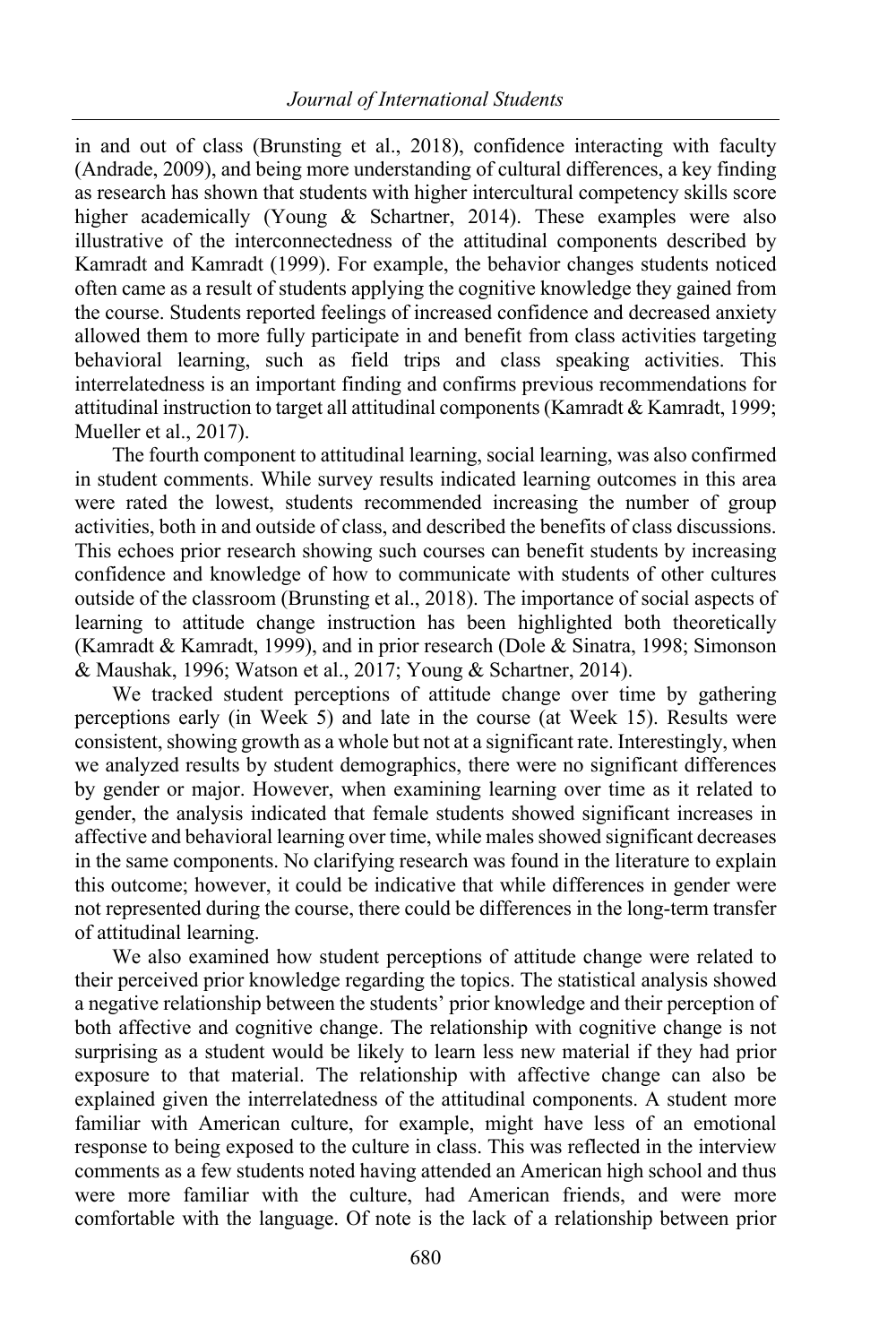knowledge and the social and behavioral constructs of attitude. This might indicate that despite prior knowledge, students still perceived that they had implemented positive behaviors and were engaged around the social learning elements of the course.

Finally, the data showed that students found the activities they completed individually to be more impactful than collaborative activities. A few students highlighted social learning as beneficial in their interviews, but as a whole, social learning was ranked lower than both cognitive and behavioral outcomes. One reason for this might have been the more personalized options available to students with the individual activities. For example, the ability to choose one's own field trip allowed for students to pick a topic that they were interested in. Individual activities also allowed for student reflection, as students created individual presentations, kept a journal, and reflected on activities like the field trip as well as the course as a whole and how it had impacted them. This personal sort of reflection is an important aspect of attitude change (Kamradt & Kamradt, 1999; Mueller et al., 2017) and could explain the student perceptions behind the high impact of individual activities. Ultimately, positive feedback was given for both individual and group activities, and social learning with peers is a key recommendation for designing effective attitudinal instruction in general (Kamradt & Kamradt, 1999; Watson et al., 2018) and supporting international students specifically given their challenges and need for social support (Mesidor & Sly, 2016; Zhang & Goodson, 2011).

There were several limitations to this study that should be considered. We asked students to provide their perceptions of their attitudinal learning in the course and discuss how the course impacted them. While surveys of participant perceptions have an established history in psychology (Bohner & Dickel, 2011), the study could be strengthened by further measurements that operate outside of participant reflections. While this study represents only individual students at a specific university and was therefore not intended to be generalizable, it provides evidence that targeting international student attitudes beyond a cognitive focus can result in attitude change, including behavioral change.

## **CONCLUSION**

There are a number of implications of this study to consider. Students reported that they were more confident and comfortable with language, culture, and the context of learning and living at an American university due to the LACE course. Cognitive and behavioral growth were most apparent to the students, while learning was also perceived in affective and social learning. It was clear that these attitudinal components were highly interrelated as students highlighted instances of applying newly gained knowledge to alter their behaviors and experiencing emotional development, such as increased confidence, as a result. These findings indicate the importance of incorporating a variety of targeted attitudinal components, instructional objectives, and assessments in order to increase the likelihood of learning gains rather than focusing solely on traditional cognitive outcomes.

While social learning was the lowest outcome among the components, results indicate the importance of social learning for some students. This implies the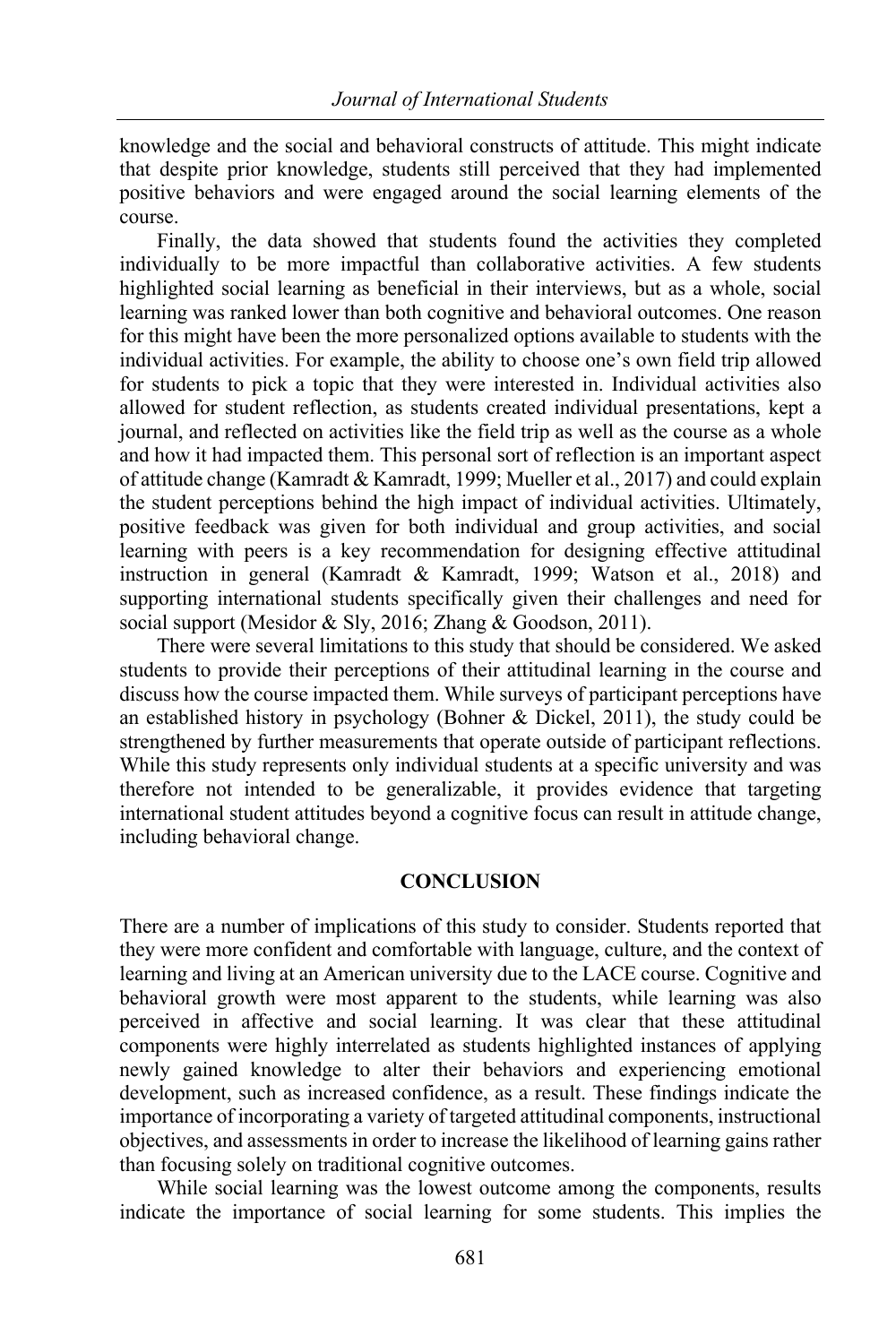importance of offering a variety of both individual and group-based activities. By doing this, students gain the opportunity to both practice new cultural and language skills with their peers while also having the ability to have more customized experiences that match better their individual interests and needs. Solitary reflection and practice opportunities also provide a low-pressure environment for skill development.

Finally, the differences in learning among students based on prior knowledge and experience again provides implications for the importance of customizing learning activities to individual students' needs, allowing for more advanced students to focus greater attention on areas of need as opposed to being forced to work at areas that may already be relative strengths. Precourse assessments could allow for student grouping or more personalized learning paths in courses to ensure that students have the greatest opportunity for learning rather than a homogenized curriculum.

Ultimately, beyond adding additional insights to an important topic that has received limited attention in the research, this study has shown the potential benefits of diversifying instructional objectives to incorporate less traditional attitudinal objectives. By incorporating a variety of attitudinal components and moving beyond a sole focus on language, including cultural learning and study skills, international students gain confidence, more quickly feel themselves a part of the community, and are better able to manage their own learning, improving their chances of success.

## **REFERENCES**

- Allen, M. C., & Fehrman, S. E. (2018). *Language and cultural exchange: A guidebook for international students* (4th ed.). Van Griner.
- Anaya, G., & Cole, D. G. (2001). Latina/o student achievement: Exploring the influence of student-faculty interactions on college grades. *Journal of College Student Development, 42*(1), 3–14.
- Andrade, M. S. (2006). A first year seminar for international students. *Journal of the First-year Experience & Students in Transition, 18*, 85–103.

Andrade, M. S. (2009). The effects of English language proficiency on adjustment to university life. *International Multilingual Research Journal, 3*(1), 16–34.

- Andrade, M. S. (2010). Increasing accountability: Faculty perspectives on the English language competence of nonnative English speakers. *Journal of Studies in International Education, 14*(3), 221–239.
- Andrade, M. S., & Evans, N. W. (Eds.). (2009*). International students: Strengthening a critical resource*. ACE/Rowman Littlefield.
- Andrade, M. S., Evans, N., & Hartshorn, K. (2014). Linguistic support for non-native English speakers: Higher education practices in the United States. *Journal of Student Affairs Research and Practice, 51*(2), 207–221.
- Ascione, F. R. (1992). Enhancing children's attitudes about the humane treatment of animals: Generalization to human-directed empathy. *Anthrozoos, 5*, 176–191.
- Baba, Y., & Hosoda, M. (2014). Home away home: Better understanding of the role of social support in predicting cross-cultural adjustment among international students. *College Student Journal*, *48*(1), 1–15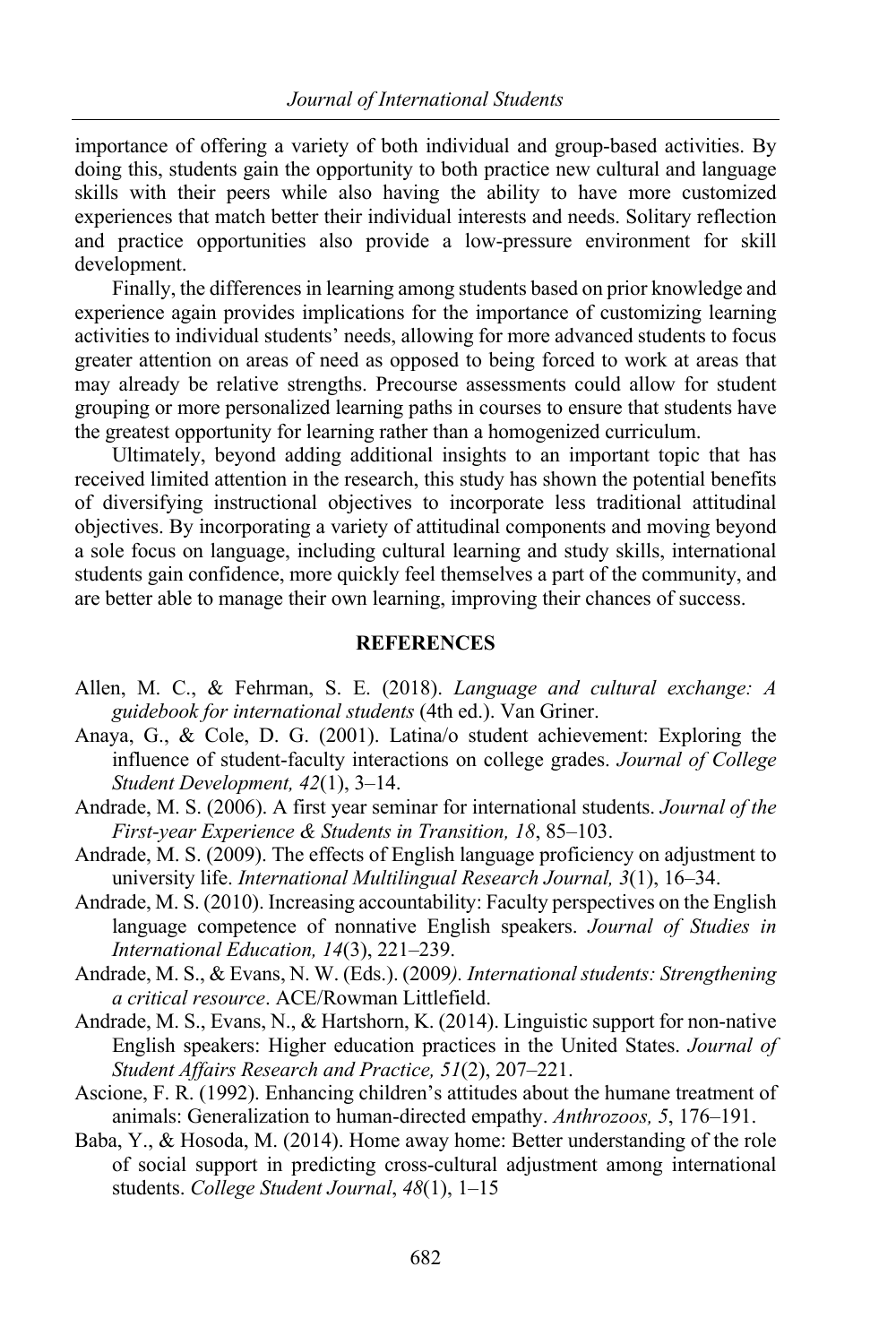- Bai, J. (2016). Perceived support as a predictor of acculturative stress among international students in the United States. *Journal of International Students, 6*, 93–106.
- Bodenhausen, G. V., & Gawronski, B. (2013). Attitude change. In D. Reisberg (Ed.), *The Oxford handbook of cognitive psychology* (pp. 957–969). Oxford University Press.
- Bohner, G., & Dickel, N. (2011). Attitudes and attitude change. *Annual Review of Psychology*, *62*, 391–417.
- Brunsting, N. C., Smith, A. C., & Zachry, C. E. (2018). An academic and cultural transition course for international students: Efficacy and socio-emotional outcomes. *Journal of International Students*, *8*(4), 1497–1521. doi: 10.5281/zenodo.1467805
- Brunsting, N., Zachry, C., & Takeuchi, R. (2018). Predictors of undergraduate international student psychosocial adjustment to US universities: A systematic review from 2009–2018. *International Journal of Intercultural Relations, 66*, 22–33.
- Chavajay, P. (2013). Perceived social support among international students at a U.S. university. *Psychological Reports*, *112*(2), 667–677.
- Coleman, G. J. (2010). Educating the public: Information or persuasion? *Journal of Veterinary Medical Education, 37*(1), 74**–**82.
- Creswell, J. W., & Plano Clark, V. L. (2011). *Designing and conducting mixed methods research* (2nd ed.). Sage.
- Deardorff, D. (2015). Intercultural competence: Mapping the future research agenda. *International Journal of Intercultural Relations, 48*, 3–5.
- Dole, J. A., & Sinatra, G. M. (1998). Reconceptualizing change in the cognitive construction of knowledge. *Educational Psychologist*, *33*(2–3), 109–128.
- Engberg, M. E., & Mayhew, M. J. (2007). The influence of first-year "success" courses on student learning and democratic outcomes. *Journal of College Student Development, 48*(3), 241–258.
- Festinger, L. (1962). Cognitive dissonance. *Scientific American, 207*(4), 93–106.
- Frost, S. H. (1991). Fostering the critical thinking of college women through academic advising and faculty contact. *Journal of College Student Development, 32*(4), 359–366.
- Gagne, R. M., Briggs, L. J., & Wager, W. W. (1992). *Principles of instruction* (4th ed.)*.* Harcourt Brace Jovanovich.
- Glass, C. R. (2012). Educational experiences associated with international students' learning, development, and positive perceptions of campus climate. *Journal of Studies in International Education, 16*, 228–251.
- Gómez, E., Urzúa, A., & Glass, C. R. (2014). International student adjustment to college: Social networks, acculturation, and leisure. *Journal of Park and Recreation Administration*, *32*(1), 7–25.
- Han, S., Pistole, M. C., & Caldwell, J. M. (2017). Acculturative stress, parental and professor attachment, and college adjustment in Asian international students. *Journal of Multicultural Counseling and Development, 45*, 111–126.
- Hine, C. (2000). *Virtual ethnography*. Sage.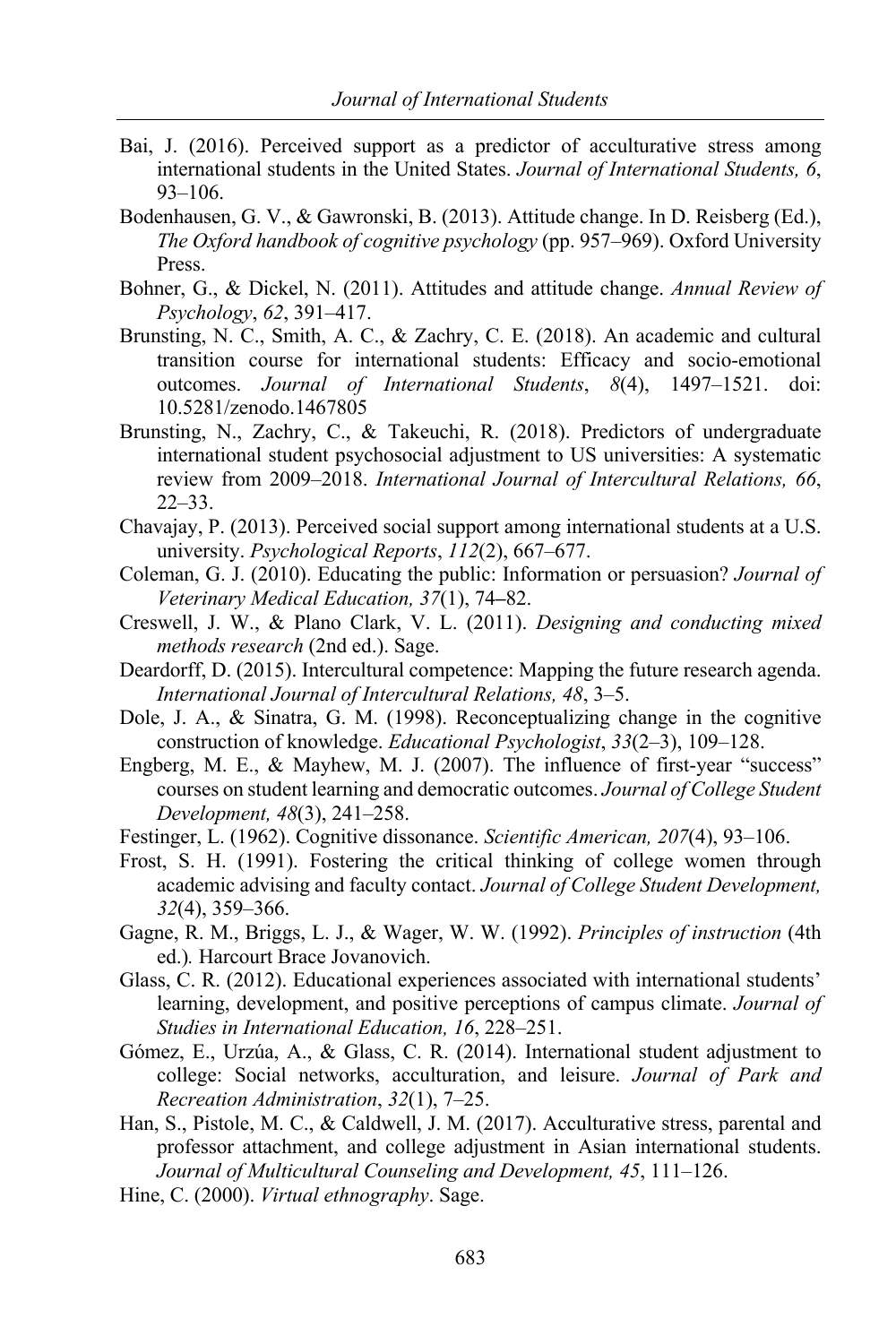- Jaccard, J., & Blanton, H. (2005). The origins and structure of behavior: Conceptualizing behavior in attitude research. In D. Albarracín, B. T. Johnson, & M. P. Zanna (Eds.), *The handbook of attitudes and attitude change* (pp. 125– 171). Lawrence Erlbaum.
- Jung, E., Hecht, M. L., & Wadsworth, B. C. (2007). The role of identity in international students' psychological well-being in the United States: A model of depression level, identity gaps, discrimination, and acculturation. *International Journal of Intercultural Relations*, *31*(5), 605–624.
- Kamradt, T. F., & Kamradt, E. J. (1999). Structural design for attitudinal instruction. In C. M. Reigeluth (Ed.), *Instructional-design theories and models: A new paradigm of instructional theory* (pp. 563–590). Lawrence Erlbaum.
- King, P. M., & Baxter Magolda, M. B. (2005). A developmental model of intercultural maturity. *Journal of College Student Development, 46*, 571–592.
- Korobova, N., & Starobin, S. S. (2015). A comparative study of student engagement, satisfaction, and academic success among international and American students. *Journal of International Students, 5*, 72–85.
- Kort, B., Reilly, R., & Picard, R. W. (2001, August). An affective model of interplay between emotions and learning: Reengineering educational pedagogy-building a learning companion. In *Proceedings IEEE International Conference on Advanced Learning Technologies* (pp. 43–46). IEEE Computer Society. doi: 10.1109/ICALT.2001.943850.
- Kovtun, O. (2011). International student adaptation to a U.S. college: A mixed methods exploration of the impact of a specialized first-year course at a large Midwestern institution. *Journal of Student Affairs Research and Practice, 48*, 349–366.
- Kuh, G. D., & Hu, S. (2001). The effects of student-faculty interaction in the 1990s. *The Review of Higher Education, 24*(3), 309–332.
- Li, J. Q., Liu, X., Wei, T., & Lan, W. (2013). Acculturation, internet use, and psychological well-being among Chinese international students. *Journal of International Students, 3*, 155–166.
- Li, J., Marbley, A., Bradley, L., & Lan, W. (2016). Attitudes toward seeking professional counseling services among Chinese international students: Acculturation, ethnic identity, and English proficiency. *Journal of Multicultural Counseling and Development, 44*(1), 65–76.
- Ligon, M., Ehlman, K., Moriello, G., & Welleford, E. A. (2009). Oral history in the classroom: Fostering positive attitudes toward older adults and the aging process. *Journal of Aging, Humanities and the Arts*, *3*(1), 59–72.
- Longerbeam, S. D., DeStefano, T. J., & Lixin, Y. (2013). "We cannot reach them": Chinese undergraduate student perceptions of the U.S. campus climate. *Journal of Student Affairs Research and Practice, 50*, 326–344.
- Lowinger, R. J., Kuo, B. C. H., Song, H.-A., Mahadevan, L., Kim, E., Liao, K. Y.- H., Change, C. Y., Kwon, K.-A., & Han, S. (2016). Predictors of academic procrastination in Asian international college students. *Journal of Student Affairs Research and Practice, 53*, 90–104.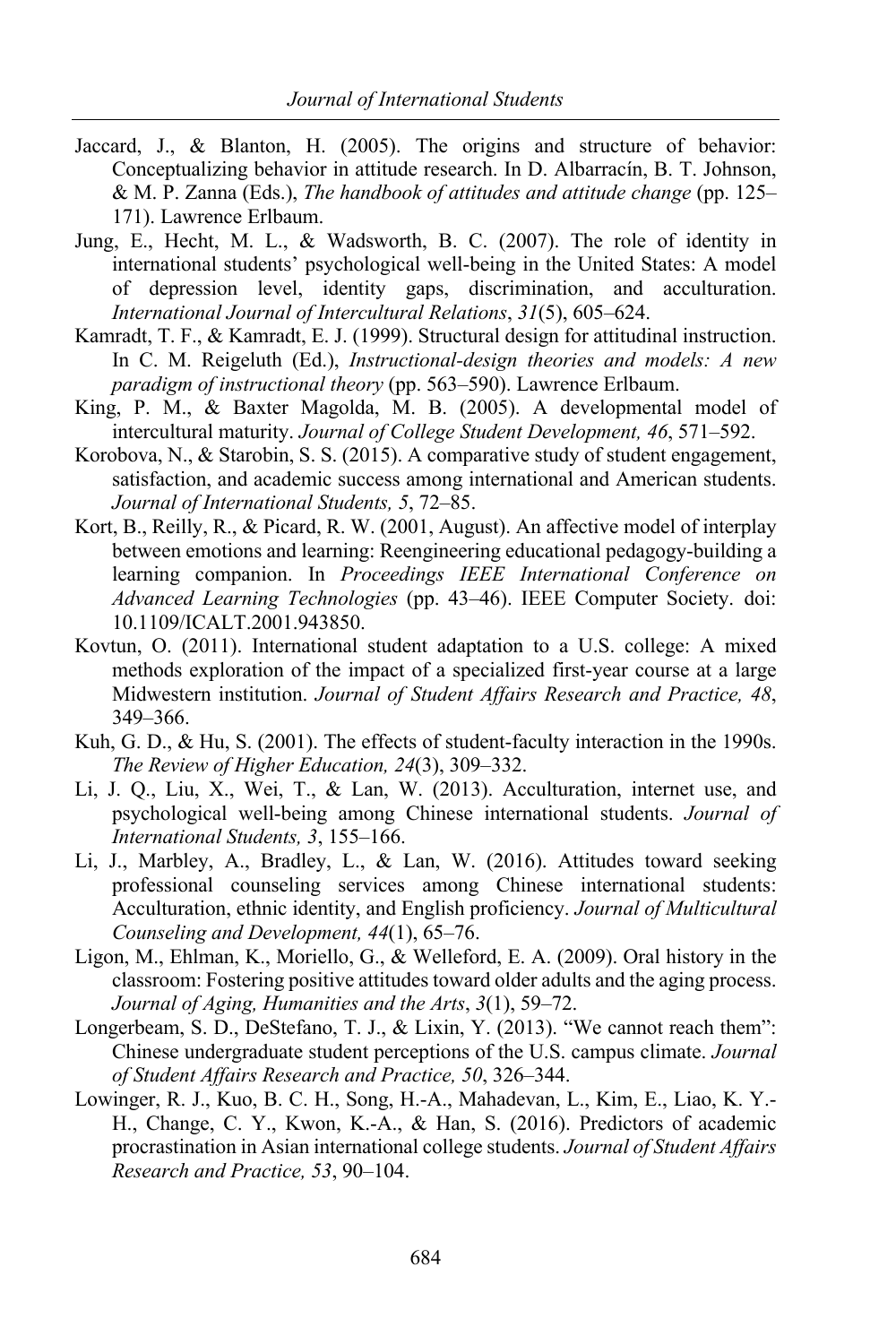- Martirosyan, N. M., Hwang, E., & Wanjohi, R. (2015). Impact of English proficiency on academic performance of international students. *Journal of International Students, 5*(1), 60–71.
- Mesidor, J., & Sly, K. (2016). Factors that contribute to the adjustment of international students. *Journal of International Students, 6*(1), 262–282.
- Miles, M. B., Huberman, A. M., & Saldaña, J. (2013). *Qualitative data analysis: A methods sourcebook*. Sage.
- Mori, S. (Spring, 2000). Addressing the mental health concerns of international students. *Journal of Counseling & Development, 78*(2), 137–144.
- Mueller, C., Lim, J., & Watson, S. L. (2017). First principles of attitudinal change: A review of principles, methods and strategies. *TechTrends*, *61*(6), 560–569. https://doi.org/10.1007/s11528-017-0191-3
- Nagda, B. A., & Gurin, P. (2007). Intergroup dialogue: A critical-dialogic approach to learning about difference, inequality, and social justice. *New Directions for Teaching and Learning, 111,* 35–45.
- Noddings, N. (2005). *Educating citizens for global awareness*. Teachers College Press.
- Noddings, N. (2010). Moral education in an age of globalization. *Educational Philosophy and Theory, 42*, 390–396.
- Pike, G. R., & Kuh, G. D. (2006). Relationships among structural diversity, informal peer interactions and perceptions of the campus environment. *Review of Higher Education, 29*, 425–450.
- Poyrazli, S., Kavanaugh, P. R., Baker, A., & Al-Timimi, N. (2004). Social support and demographic correlates of acculturative stress in international students. *Journal of College Counseling*, *7*(1), 73–82.
- Rifkin, J. (2009). *The empathic civilization: The race to global consciousness in a world in crisis*. Tarcher-Penguin.
- Schwandt, T. A. (2014). *The Sage dictionary of qualitative inquiry*. Sage.
- Simonson, M. R. (1979). Designing instruction for attitudinal outcomes. *Journal of Instructional Development*, *2*(3), 15–19.
- Simonson, M. R., & Maushak, N. (1996). Situated learning, instructional technology, and attitude change. In H. McLellan, (Ed.), *Situated learning perspectives* (pp. 225–242). Educational Technology Publications.
- Sinatra, G. M., Kardash, C. M., Taasoobshirazi, G., & Lombardi, D. (2012). Promoting attitude change and expressed willingness to take action toward climate change in college students. *Instructional Science*, *40*(1), 1–17.
- Smiljanic, I. (2017). The role of attachment, travel experiences and English proficiency in international students' acculturative stress and depressive symptoms. *Journal of International Students, 7*(2), 188–203.
- Terenzini, P. T., & Pascarella, E. T. (1980). Toward the validation of Tinto's model of college student attrition: A review of recent studies. *Research in Higher Education, 12*(3), 271–280.
- Trice, A. G. (2007). Faculty perspective regarding graduate international students' isolation from host national students. *International Education Journal, 8*(1), 108–117.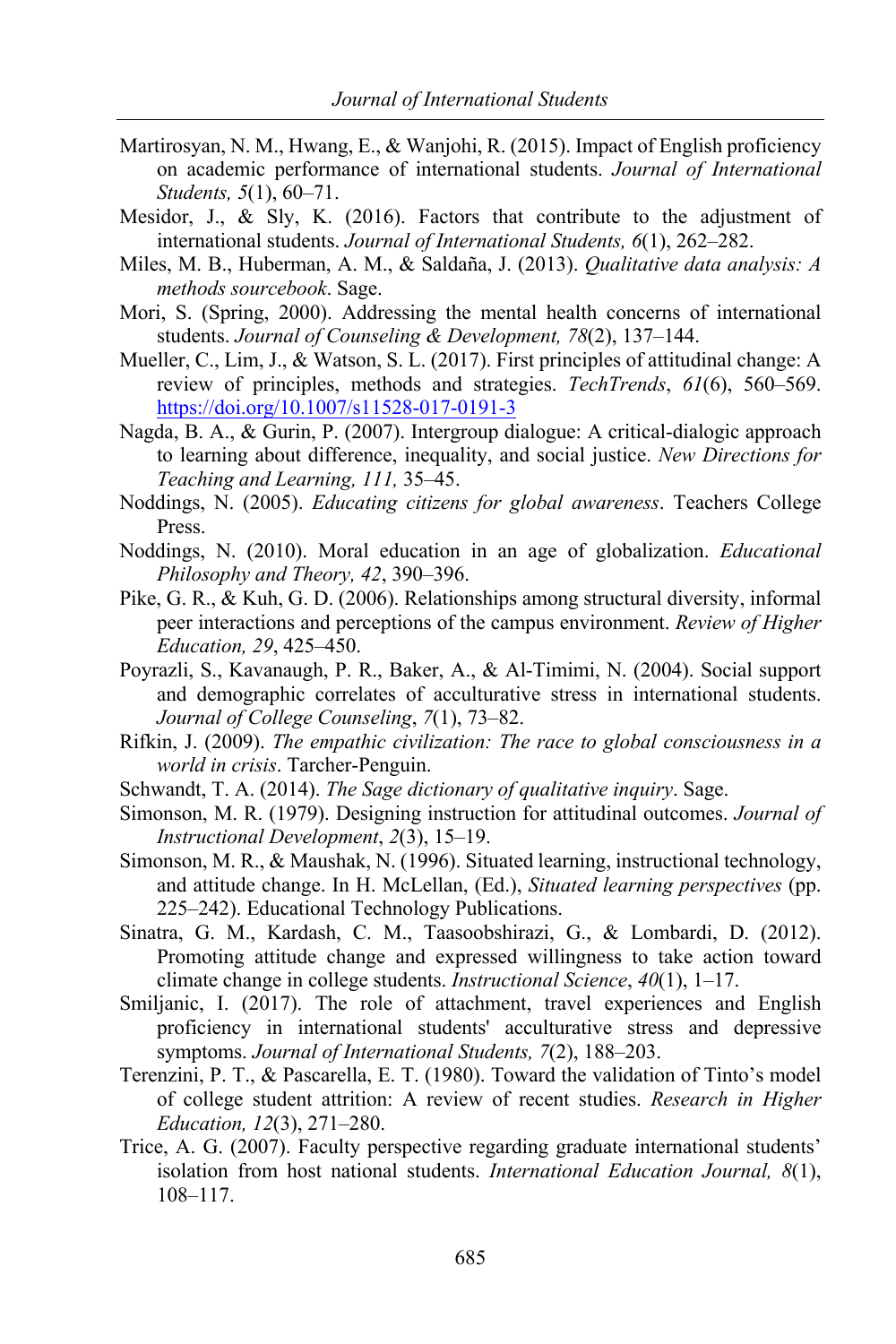- Watson, S. L., Watson, W. R., Janakiraman, S., & Richardson, J. (2017). A team of instructors' use of social presence, teaching presence, and attitudinal dissonance strategies: An animal behaviour and welfare MOOC. *International Review of Research in Open and Distributed Learning*, *18*(2), 68–91.
- Watson, S. L., Watson, W. R., & Tay, L. (2018). The development and validation of the Attitudinal Learning Inventory (ALI): A measure of attitudinal learning and instruction. *Educational Technology Research & Development, 66,* 1601–1617. https://doi.org/10.1007/s11423-018-9625-7
- Van Horne, S., Lin, S., Anson, M., & Jacobson, W. (2018). Engagement, satisfaction, and belonging of international undergraduates at U.S. research universities. *Journal of International Students, 8*, 351–374.
- Young, T., & Schartner, A. (2014). The effects of cross-cultural communication education on international students' adjustment and adaptation. *Journal of Multilingual and Multicultural Development, 35*(6), 1–16.
- Zhang, J., & Goodson, P. (2011). Predictors of international students' psychosocial adjustment to life in the United States: A systematic review. *International Journal of Intercultural Relations, 35*(2), 139–162.
- Zhao, C., Kuh, G. D., & Carini, R. M. (2005). A comparison of international student and American student engagement in effective educational practices. *Journal of Higher Education, 76*(2), 209–231.

**WILLIAM R. WATSON,** PhD, is an Associate Professor of Learning Design and Technology at Purdue University. His research focuses on the critical, systemic change of education to realize a personalized learning paradigm, including the application of technology such as video games, virtual environments, and learning management applications in order to facilitate personalized learning. Email: brwatson@purdue.edu

**SUNNIE LEE WATSON**, PhD, is an Associate Professor of Learning Design and Technology at Purdue University. Her research interest focuses on the design of information age, learner-centered education, including attitude change instruction and the integration of information-age learning technology such as MOOCs and PIES. Email: sunnieleewatson@purdue.edu

**SARAH FEHRMAN,** MA, is a PhD student in Learning Design and Technology at Purdue University. Her major research interests are sociocultural adjustment, online course design, and attitudinal change in cross-cultural learning. Email: sfehrman@purdue.edu

**JI HYUN YU**, PhD, is a Learning Experience Designer in the Center for Academic Innovation at the University of Michigan. Her research is situated at the intersection of learning experience design and data analytics, focusing on data-informed design for personalized and rigorous learning in online settings. Email: jihyunyu@umich.edu